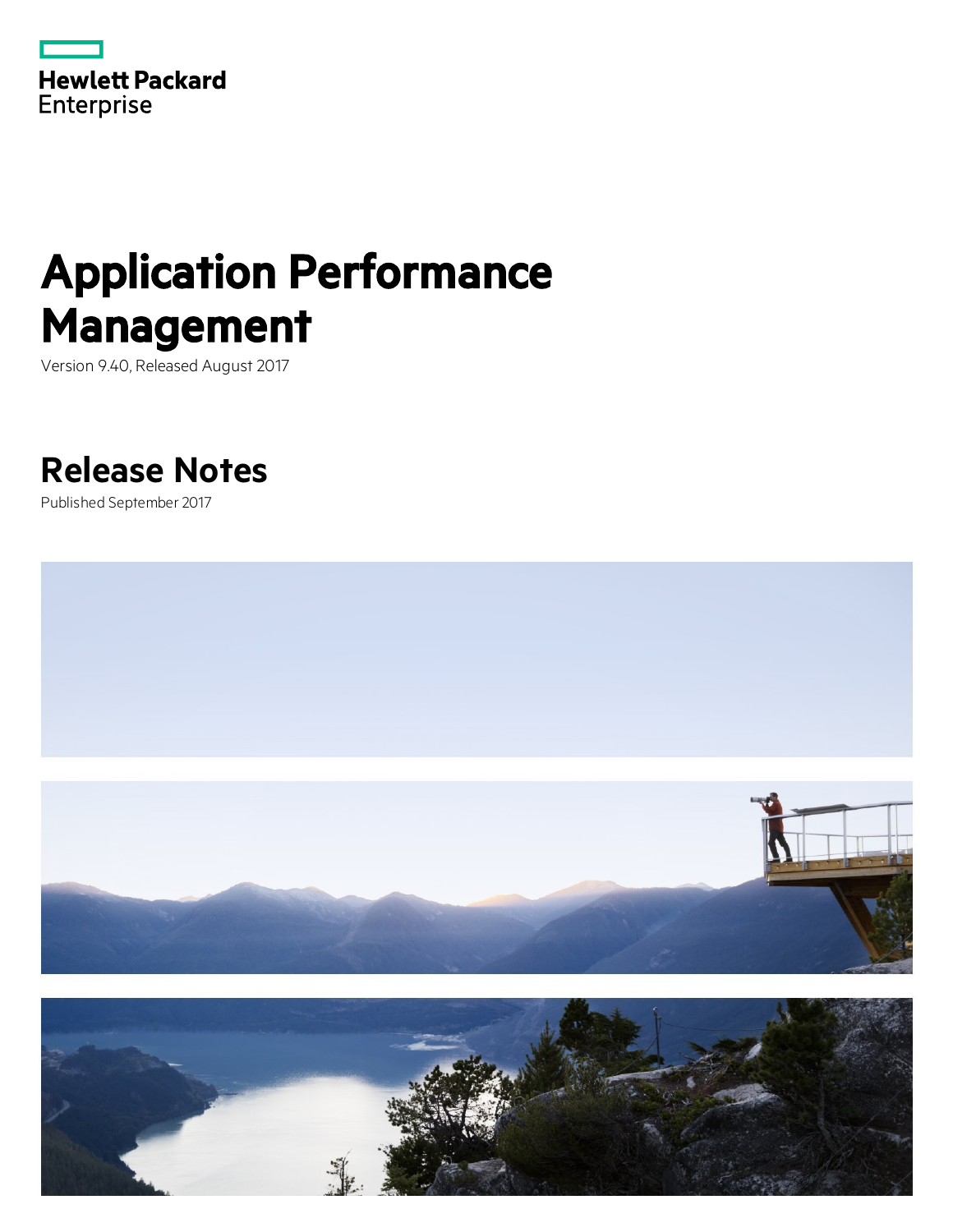### Legal Notices

### Disclaimer

Certain versions of software and/or documents ("Material") accessible here may contain branding from Hewlett-Packard Company (now HP Inc.) and Hewlett Packard Enterprise Company. As of September 1, 2017, the Material is now offered by Micro Focus, a separately owned and operated company. Any reference to the HP and Hewlett Packard Enterprise/HPE marks is historical in nature, and the HP and Hewlett Packard Enterprise/HPE marks are the property of their respective owners.

### **Warranty**

The only warranties for Hewlett Packard Enterprise products and services are set forth in the express warranty statements accompanying such products and services. Nothing herein should be construed as constituting an additional warranty. HPE shall not be liable for technical or editorial errors or omissions contained herein.

The information contained herein is subject to change without notice.

### Restricted Rights Legend

Confidential computer software. Valid license from HPE required for possession, use or copying. Consistent with FAR 12.211 and 12.212, Commercial Computer Software, Computer Software Documentation, and Technical Data for Commercial Items are licensed to the U.S. Government under vendor's standard commercial license.

### Copyright Notice

© Copyright 2005 - 2017 Hewlett Packard Enterprise Development LP

### Trademark Notices

Adobe® and Acrobat® are trademarks of Adobe Systems Incorporated.

AMD and the AMD Arrow symbol are trademarks of Advanced Micro Devices, Inc.

Google™ and Google Maps™ are trademarks of Google Inc.

Intel®, Itanium®, Pentium®, and Intel® Xeon® are trademarks of Intel Corporation in the U.S. and other countries.

iPod is a trademark of Apple Computer, Inc.

Java is a registered trademark of Oracle and/or its affiliates.

Microsoft®, Windows®, Windows NT®, Windows® XP, and Windows Vista® are U.S. registered trademarks of Microsoft Corporation.

Oracle is a registered trademark of Oracle Corporation and/or its affiliates.

UNIX® is a registered trademark of The Open Group.

### Documentation Updates

The title page of this document contains the following identifying information:

- Software Version number, which indicates the software version.
- Document Release Date, which changes each time the document is updated.
- Software Release Date, which indicates the release date of this version of the software.

To check for recent updates or to verify that you are using the most recent edition of a document, go to: https://softwaresupport.hpe.com/group/softwaresupport/search-result?keyword=.

This site requires an HPE Passport account. If you do not have one, click the **Create an account** button on the HPE Passport Sign in page.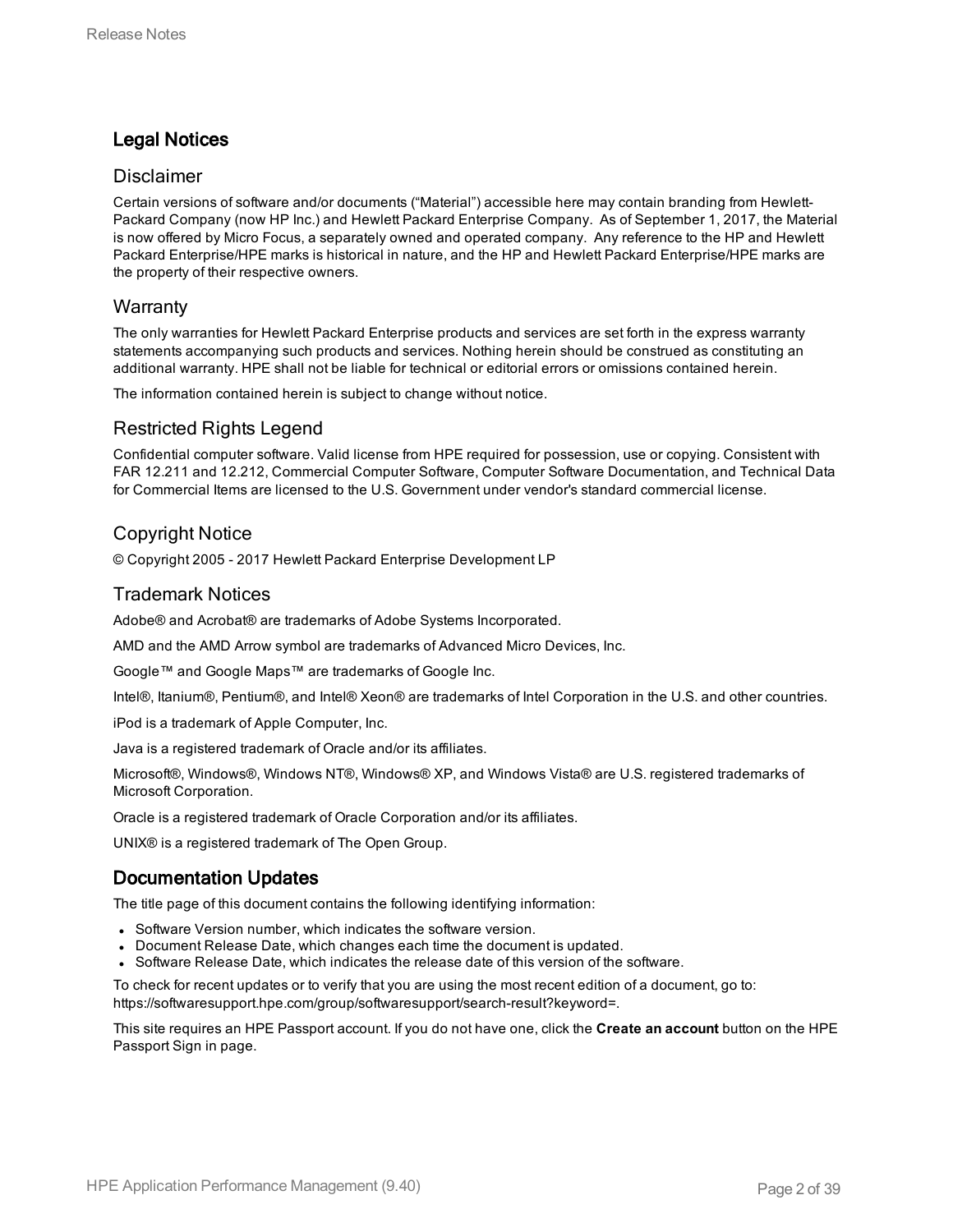### Support

Visit the HPE Software Support website at: **https://softwaresupport.hpe.com**

This website provides contact information and details about the products, services, and support that HPE Software offers.

HPE Software Support provides customer self-solve capabilities. It provides a fast and efficient way to access interactive technical support tools needed to manage your business. As a valued support customer, you can benefit by using the support website to:

- Search for knowledge documents of interest
- Submit and track support cases and enhancement requests
- Download software patches
- Manage support contracts
- Look up HPE support contacts
- Review information about available services
- Enter into discussions with other software customers
- Research and register for software training

Most of the support areas require that you register as an HPE Passport user and sign in. Many also require a support contract. To register for an HPE Passport ID, go to **https://softwaresupport.hpe.com** and click **Register**.

To find more information about access levels, go to: **https://softwaresupport.hpe.com/web/softwaresupport/access-levels**

### HPE Software Integrations and Solutions

Visit the Integrations and Solutions Catalog at **https://softwaresupport.hpe.com/km/KM01702731** to explore how the products in the HPE Software catalog work together, exchange information, and solve business needs.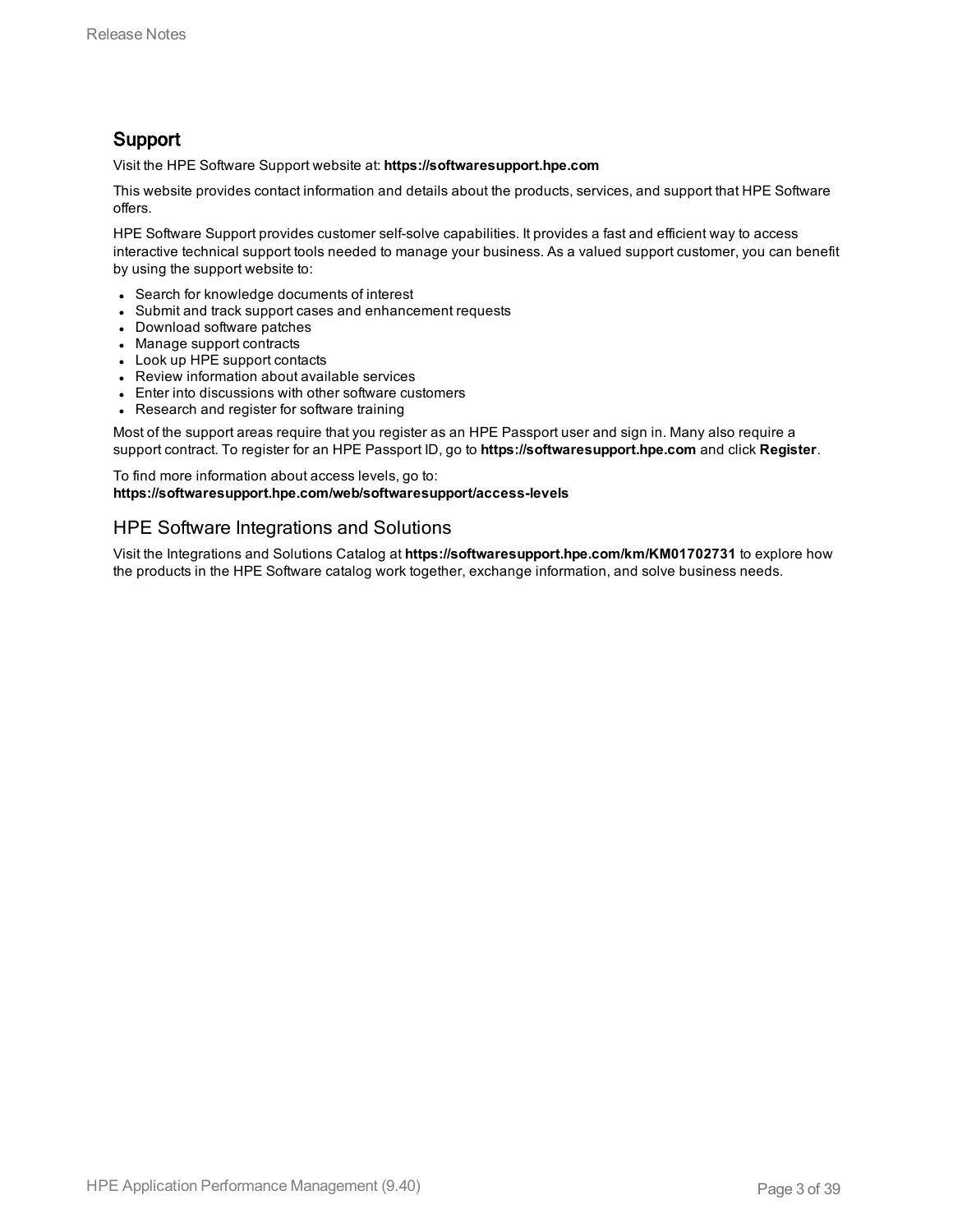# **Contents**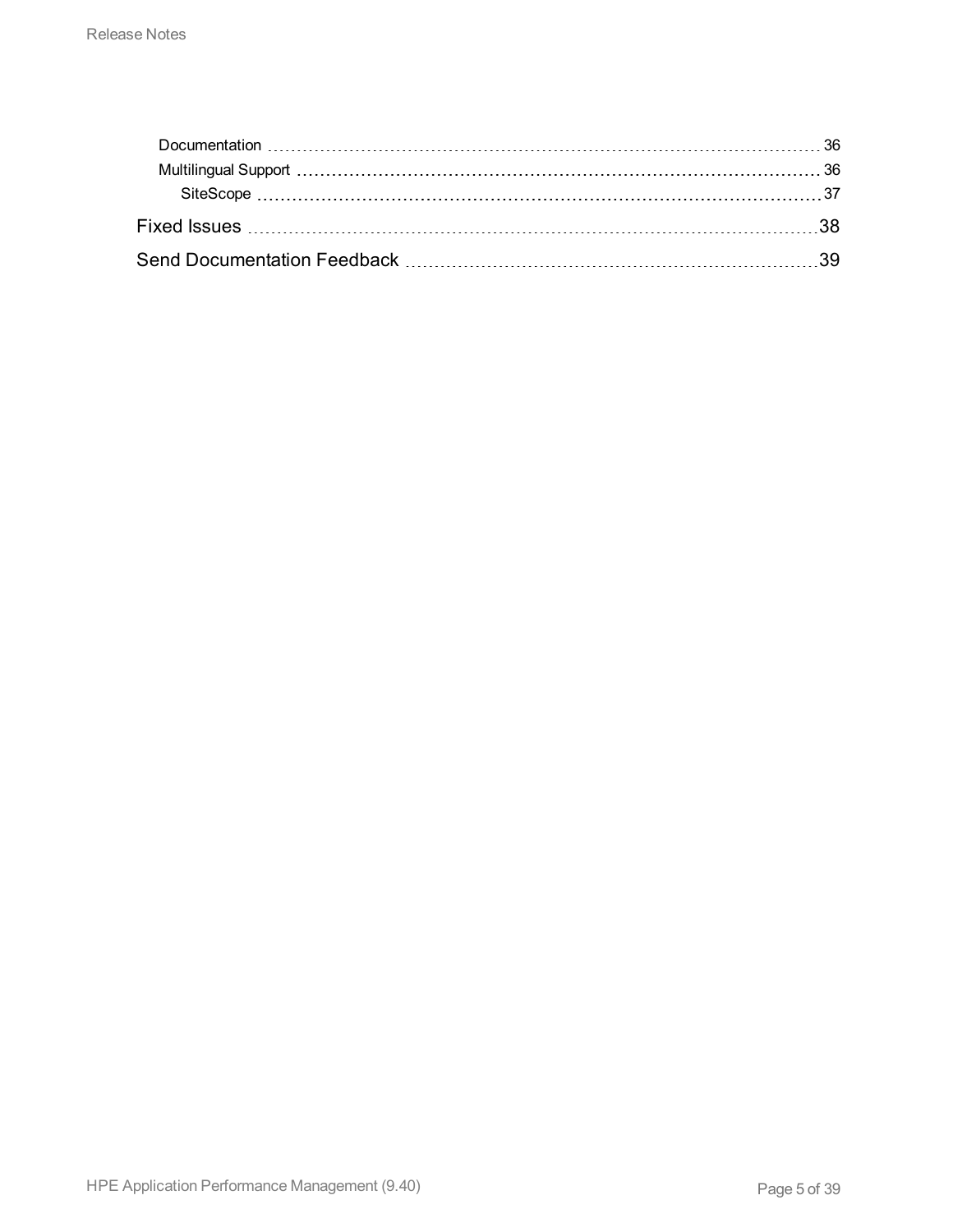# <span id="page-5-0"></span>Application Performance Management Release Notes

<span id="page-5-1"></span>This document provides information about Application Performance Management (APM) 9.40.

# What's New in This Release

APM 9.40 includes new functionality, customer escalation fixes, and internal bug fixes. To view a full list of new features and enhancements in APM 9.40, select **Help > What's New** in APM, or download the [What's](https://softwaresupport.hpe.com/km/KM02505616) New [document](https://softwaresupport.hpe.com/km/KM02505616) from the HPE [Software](https://softwaresupport.hpe.com/) Support site.

# <span id="page-5-2"></span>APM Support Matrixes

APM system requirements and support matrix information, including APM server and database support matrixes as well as support and compatibility data for APM data collectors and other APM components, is now located in the separate APM System [Requirements](https://softwaresupport.hpe.com/km/KM02505665) and Support Matrix document, located on the [HPE](https://softwaresupport.hpe.com/) [Software](https://softwaresupport.hpe.com/) Support site.

Information about supported integrations between APM and other HPE or third-party software is now available on the HPESW Solution and [Integration](https://hpe.sharepoint.com/teams/aztec/Portal/index.html) Portal (requires HPE Passport login). Every integration listed includes a description of the integration, support matrix, and links to integration configuration documentation.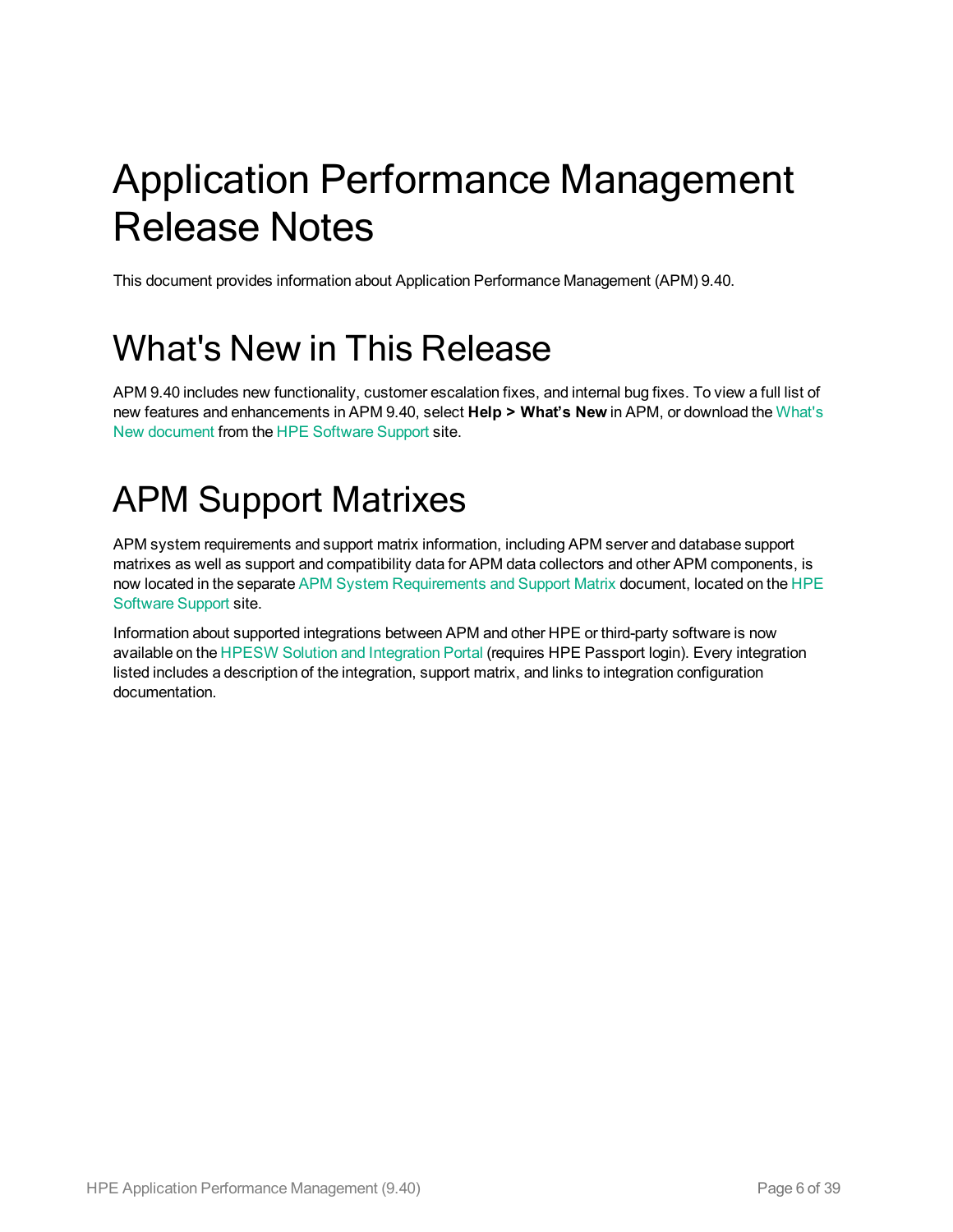# <span id="page-6-0"></span>Installation Instructions

Before installing APM 9.40, review the system requirements in the APM System [Requirements](https://softwaresupport.hpe.com/km/KM02505665) and Support [Matrixes](https://softwaresupport.hpe.com/km/KM02505665) Guide (https://softwaresupport.hpe.com/km/KM02505665).

For complete instructions on installing this software, see the relevant documentation:

| <b>Current</b><br><b>BSM/APM</b><br>version                                   | <b>Notes</b>                                                                                                                                                                                                                                                                                                                                                                                                                                                                                   | See instructions in:                                                                                                                                                                          |
|-------------------------------------------------------------------------------|------------------------------------------------------------------------------------------------------------------------------------------------------------------------------------------------------------------------------------------------------------------------------------------------------------------------------------------------------------------------------------------------------------------------------------------------------------------------------------------------|-----------------------------------------------------------------------------------------------------------------------------------------------------------------------------------------------|
| <b>New</b><br>customers                                                       | $\blacksquare$                                                                                                                                                                                                                                                                                                                                                                                                                                                                                 | APM 9.40 Installation Guide.<br>https://softwaresupport.hpe.com/km/KM02505639                                                                                                                 |
| Existing<br>customers<br>upgrading from<br><b>APM 9.3x</b>                    |                                                                                                                                                                                                                                                                                                                                                                                                                                                                                                | APM 9.40 Upgrade Guide<br>(https://softwaresupport.hpe.com/km/KM02505666)                                                                                                                     |
| Existing<br>customers<br>upgrading from<br><b>BSM</b> version<br>9.25 or 9.26 | You must upgrade your<br>existing BSM to APM 9.30<br>with the latest patch and then<br>upgrade to APM 9.40.<br>If you are using the staging<br>upgrade option (from BSM<br>9.25/6) with the standalone<br>SDR, you need to use the 9.30<br>SDR. You can also use the<br>9.30 SDR to send the samples<br>from BSM 9.25/6 to the staging<br>APM 9.30.<br>When you will upgrade the<br>staging APM 9.30 directly to<br>APM 9.40, you can use the<br>same 9.30 SDR to send<br>samples to APM 9.40. | 1. APM Upgrade Guide - BSM 9.25 or 9.26 to APM<br>9.30<br>https://softwaresupport.hpe.com/km/KM0222546<br>9<br>2. APM 9.40 Upgrade Guide<br>https://softwaresupport.hpe.com/km/KM0250566<br>6 |

The most updated versions of these documents are available from the HPE [Software](https://softwaresupport.hpe.com/) Support site.

**Note:** If you are upgrading to APM 9.40 and are running Red Hat Enterprise Linux 5.x, upgrade your operating system to Red Hat Enterprise Linux 6.x or 7.x and then perform the upgrade using the Direct upgrade method.

**APM 9.40 [Planning](https://softwaresupport.hpe.com/km/KM02505696) Guides Package**, which contains:

- Getting Started Guide
- Deployment and Capacity Planner (Capacity Calculator)
- System Requirements and Support Matrixes Guide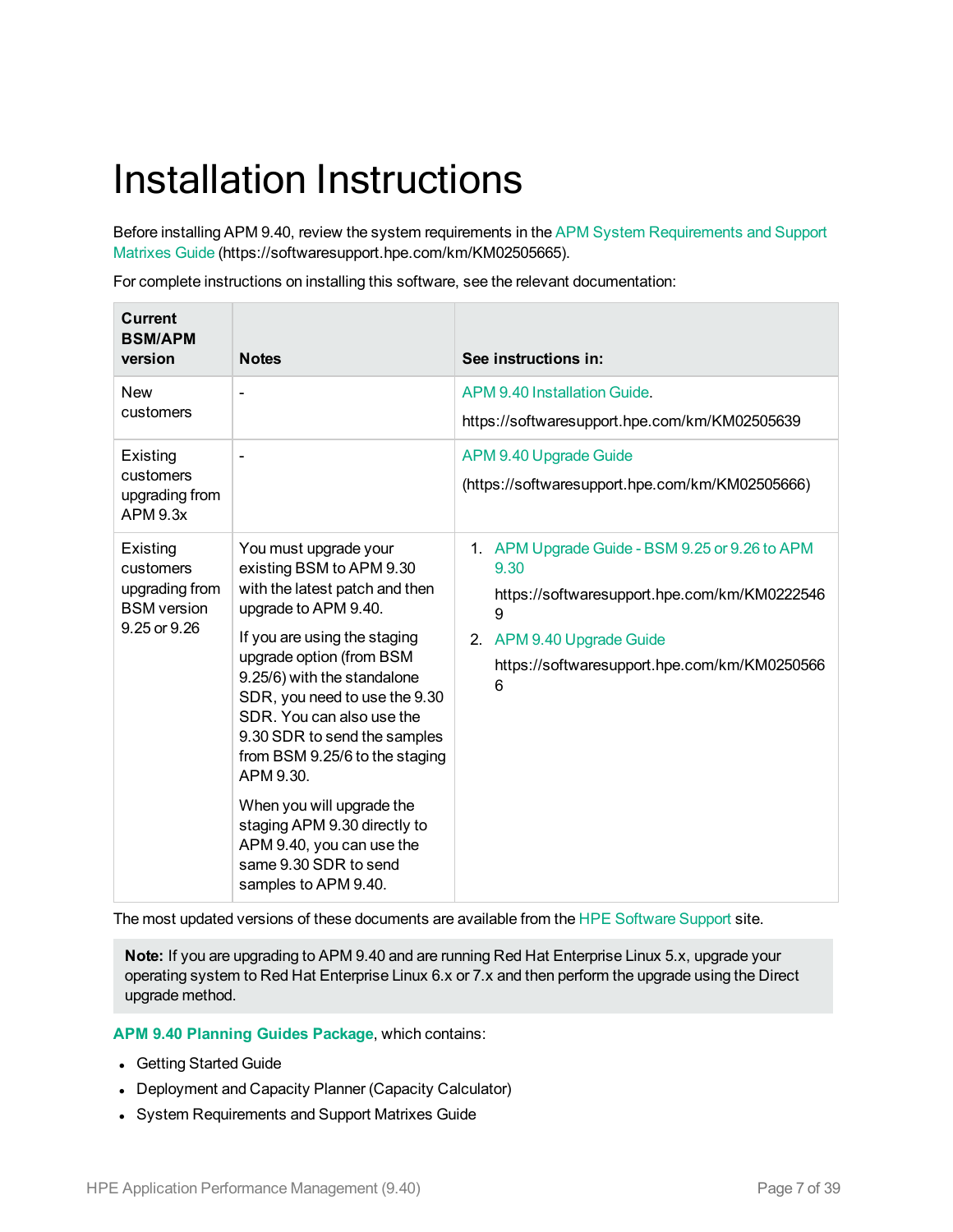Release Notes Installation Instructions

- Database Guide
- What's New document

**APM 9.40 [Deployment](https://softwaresupport.hpe.com/km/KM02505694) Guides Package**, which contains:

- Release Notes
- Database Guide
- Installation Guide
- APM Upgrade Guide
- Smart Card Authentication Configuration Guide
- Hardening Guide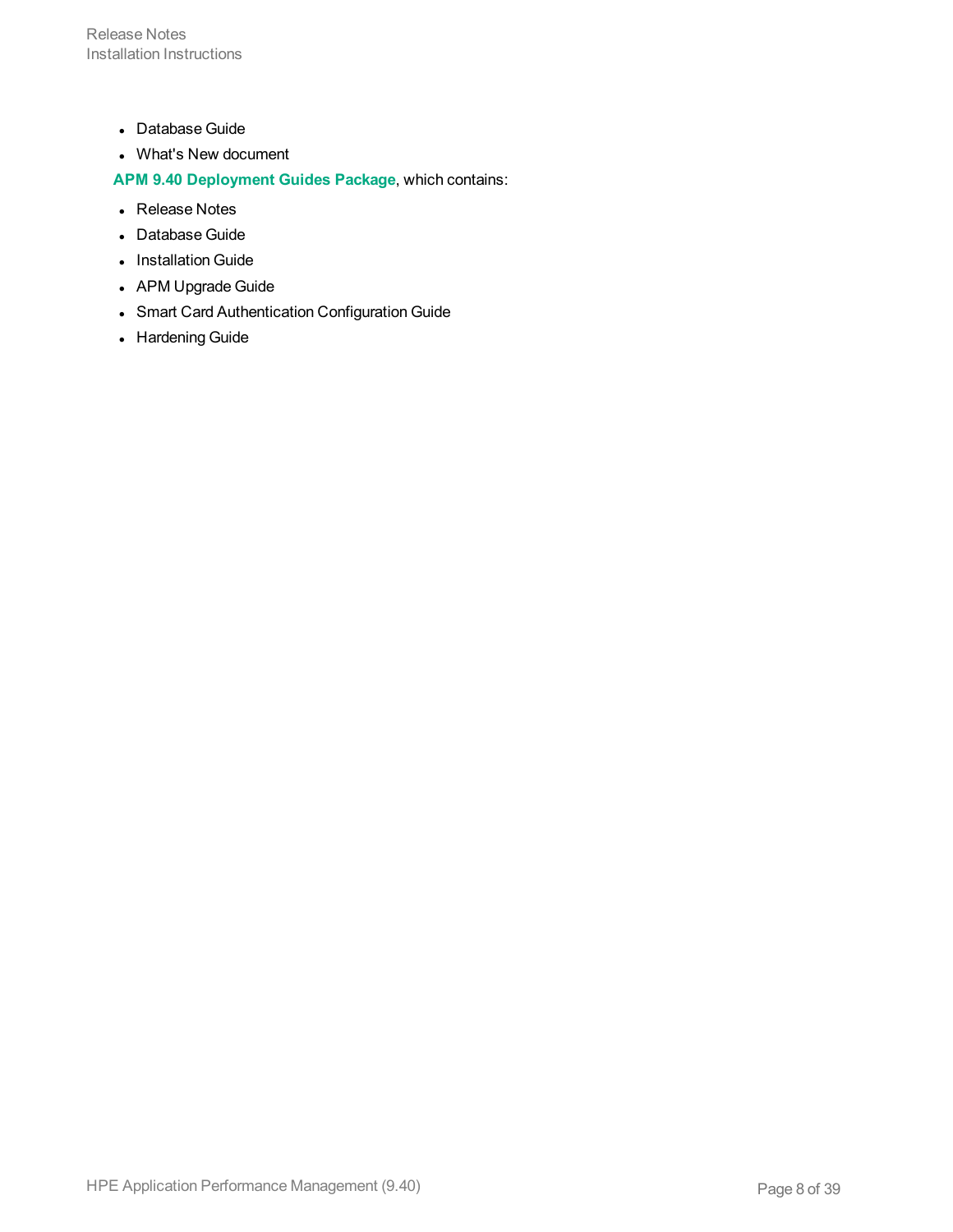# <span id="page-8-0"></span>Updated Components

The following updated components have been released in parallel to APM 9.40 with new features and/or bug fixes. For more information about the features and fixes included in each component, see the documentation included with the component. The APM What's New [document](https://softwaresupport.hpe.com/km/KM02505616) also lists key new features for updated components.

Components must be downloaded separately from either the software updates (major/minor releases, e.g., 9.00 or 9.20) or from software patches (patch releases, e.g., 9.13, 9.23). Both software updates and software patches can be accessed from the HPE [Software](https://softwaresupport.hpe.com/) Support site ([https://softwaresupport.hpe.com](https://softwaresupport.hpe.com/)).

#### <sup>l</sup> **Real User Monitor 9.40**

For instructions on installing Real User Monitor (RUM), see the Real User Monitor Installation and Upgrade Guide, accessible with RUM or from the HPE [Software](https://softwaresupport.hpe.com/) Support site.

#### <sup>l</sup> **Business Process Monitor 9.40**

For installation instructions, see the Business Process Monitor Deployment Guide, available with BPM or from the HPE [Software](https://softwaresupport.hpe.com/) Support site.

#### <sup>l</sup> **SiteScope 11.40**

For installation instructions, see the SiteScope Deployment Guide, available with SiteScope or from the HPE [Software](https://softwaresupport.hpe.com/) Support site.

#### <sup>l</sup> **Data Flow Probe 10.32**

For installation instructions, see the Data Flow Probe for APM 9.40 [Installation](https://softwaresupport.hpe.com/km/KM02505628) Guide, also available from the HPE [Software](https://softwaresupport.hpe.com/) Support web site.

**Note:** APM 9.40 will only work with the version of the Data Flow Probe associated with the 9.40 release. Make sure to download and install the correct Probe from the Software Patches page. The Data Flow Probe 10.32 setup file is titled **HPEAPM9.40\_DataFlowProbe \_10.32.exe**.

### <sup>l</sup> **System Health for APM 9.40**

For installation instructions, see the System Health User Guide, available with System Health or from the HPE [Software](https://softwaresupport.hpe.com/) Support site.

**Note:** System Health for APM 9.40 will only work with APM 9.40. It will not work with any earlier versions of APM.

### <sup>l</sup> **Diagnostics 9.40**

For installation instructions, see the following guides, available with Diagnostics or from the [HPE](https://softwaresupport.hpe.com/) [Software](https://softwaresupport.hpe.com/) Site site:

Diagnostics Server Installation and [Administration](https://softwaresupport.hpe.com/km/KM02692452) Guide

[Diagnostics](https://softwaresupport.hpe.com/km/KM02692491) Collector Installation Guide

[Diagnostics](https://softwaresupport.hpe.com/km/KM02692475) Java Agent Guide

[Diagnostics](https://softwaresupport.hpe.com/km/KM02692490) .NET Agent Guide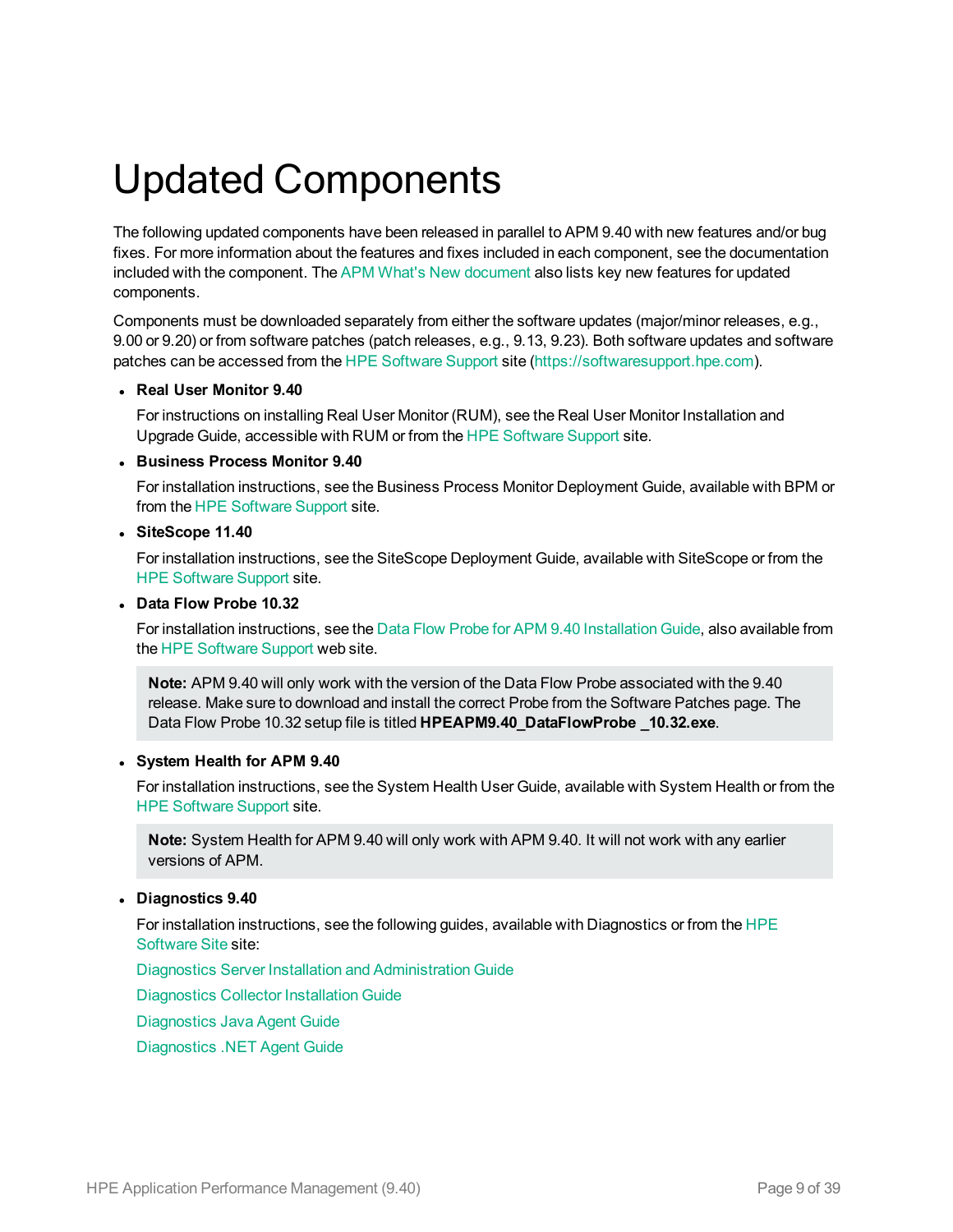# <span id="page-9-0"></span>Fixed Customer Encountered Defects

The following is a list of fixed customer encountered defects. They are listed according to product and version and are identified by a Change Request number (QCCR*xxxxxxxx*). Use this number when looking for more information about the problem on the HPE [Software](https://softwaresupport.hpe.com/) Support web site [\(https://softwaresupport.hpe.com](http://www.hp.com/go/hpsoftwaresupport)), or when communicating with your HPE Support representative.

# <span id="page-9-1"></span>Fixed in APM 9.40

| <b>Issue</b><br>ID | <b>Summary</b>                                                                                                                                                      |
|--------------------|---------------------------------------------------------------------------------------------------------------------------------------------------------------------|
| 100925             | Show AM/PM or 24 hour time column headers for BPM Performance Over TIme report                                                                                      |
| 101464             | In BSM 9.23, the right-click of "Insert new model" in the Modeling Studio does not always function<br>correctly                                                     |
| 106816             | The error "The number of CIs to display is larger than the set limit. Ask the system administrator<br>for assistance or contact HP Customer Support" is incorrect   |
| 109657             | NOA tasks are failing with the error "Arithmetic overflow error converting expression to data type<br>int"                                                          |
| 111783             | The Max Data Points is correct for BPM reports, but not for RUM reports                                                                                             |
| 113726             | When configuring a custom report with Transaction Breakdown components for graph + table for<br>two applications, the data for the first application is duplicated. |
| 114228             | The Watch List component shows the actual time for the CIs instead of "last status change" time                                                                     |
| 116386             | Question regarding BAC upgrade from 8 to 9                                                                                                                          |
| 119139             | The Post Installation Wizard does not verify host names if the last label has a hyphen '-'                                                                          |
| 119730             | BLException: no.active.model.error caused by configuration server wizard execution order                                                                            |
| 119786             | Hierarchy personalization is not saved after a user logs out of BSM                                                                                                 |
| 119788             | CiChange wiring does not work from Watch List to Hierarchy components when KPI status filter<br>is applied to Hierarchy component                                   |
| 119821             | A browser configured with a non-English locale fails to show the License Management UI                                                                              |
| 120223             | HornetQ configuration is not created correctly for HA deployment with two typical servers                                                                           |
| 120431             | Header/Footer of scheduled reports does not accept HTML code                                                                                                        |
| 120515             | DBVerify utility throws error when column "default" is added by a third party database client                                                                       |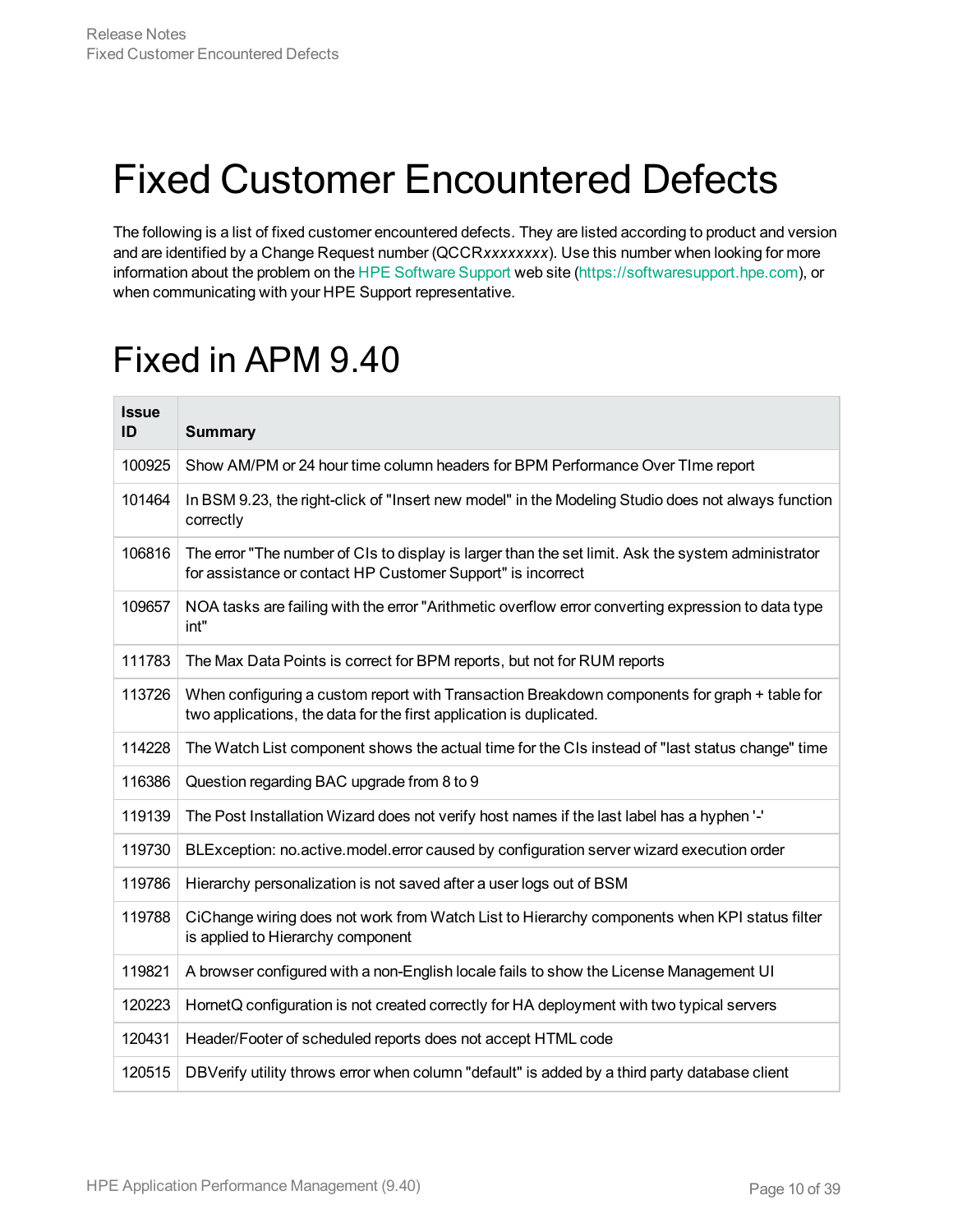| <b>Issue</b><br>ID | <b>Summary</b>                                                                                                                                              |
|--------------------|-------------------------------------------------------------------------------------------------------------------------------------------------------------|
| 120519             | Use localhost for PDF report generation                                                                                                                     |
| 120595             | Need to be able to configure multiple Secure Reverse Proxies in APM                                                                                         |
| 120672             | Cannot validate if HornetQ component is working properly by using the web console                                                                           |
| 120767             | Running executable fails if there are spaces in msg_text argument                                                                                           |
| 120789             | BSM does not allow the following characters in EUM Alert names: []()-+{}                                                                                    |
| 120937             | Editing an existing report in Report Manager from Application Health to Application Summary<br>returns "An Internal error has occurred"                     |
| 120948             | EUM Alerts Dependency does not work correctly in some cases for alerts configured with data<br>grouping if follow-up is triggered                           |
| 120962             | RTSM returns error 500                                                                                                                                      |
| 120988             | "Make this my default profile DB" checkbox is checked after discarding changes on the page                                                                  |
| 121052             | Out of Memory error occurs if bus monitor group is enabled in System Health                                                                                 |
| 121096             | Unable to start BSM when the directory <hpbsm>\log doesn't exist</hpbsm>                                                                                    |
| 121273             | MyBSM pages - In view explorer component, view is not always saved correctly                                                                                |
| 121377             | APM - OMI downtime synchronization failure                                                                                                                  |
| 121684             | MyBSM - Tooltips in reports are blocked by the bottom edge of the window                                                                                    |
| 121773             | System Health BLE Offline engine in error                                                                                                                   |
| 121942             | Add limitation to the KPI Assignment section in the Service Health Admin Best Practices guide<br>about the number of assigned HIs.                          |
| 122165             | Invoking retrieveTotalSessionCount JMX in Active Topaz Sessions opens a connection to the<br>JBoss management CLI but does not close it                     |
| 122166             | "Business logic engine service is currently unavailable" error in Top View for views with Group by<br>Query Node Manual Hierarchy Method selected           |
| 122544             | Unable to export reports as pdf from Applications > User Reports                                                                                            |
| 122687             | URL generated with "Link to this page" functionality is redirecting to HTTP instead of HTTPS,<br>when "embedded link" is selected and Load Balancer is used |
| 122753             | QA support for Java 8 Update 101 on BSM                                                                                                                     |
| 122784             | In an HA deployment with two typical servers, CIs in Top View may assume 'No data' status<br>when both servers are online                                   |
| 122787             | Document encryptedCredentials=true parameter                                                                                                                |
| 122816             | APM - OMi integration cannot be created properly                                                                                                            |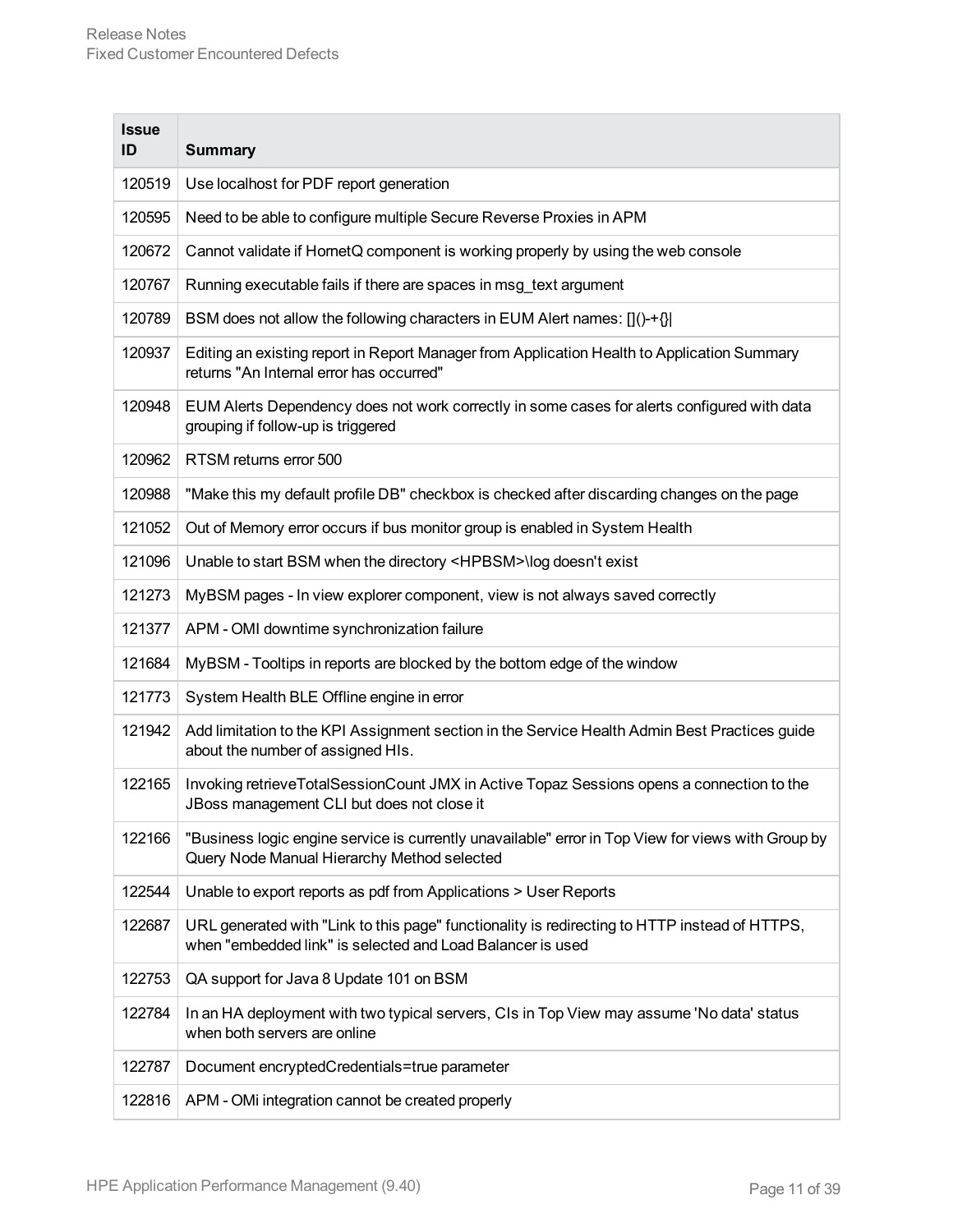| <b>Issue</b><br>ID | <b>Summary</b>                                                                                                                 |
|--------------------|--------------------------------------------------------------------------------------------------------------------------------|
| 122949             | Viewing EUM snapshots yield 403 access prohibited error                                                                        |
| 123039             | EUM data is not aggregated when the application has been stopped                                                               |
| 123574             | Unable to set maxcolumns for DynamicTableRenderer                                                                              |
| 123592             | Sorting order of report is different online than offline                                                                       |
| 123673             | Cross Site redirect caused by problem retrieving direct.centers.server.url infrastructure setting.                             |
| 123697             | Filter report - "Raw data" option is disabled in "Month" view                                                                  |
| 123836             | App Health Mobile App stops working after opening it again                                                                     |
| 124000             | Lasting CI Status Alerts assigned to Local Impact Views are sent with delay                                                    |
| 124016             | Hierarchy component not displaying correctly on first load when a filter is applied                                            |
| 124108             | Login.jsp - Login form always posts autologin = yes                                                                            |
| 124207             | CSV file for report manager list is empty - null recipient                                                                     |
| 124208             | Scheduled reports lose personalization                                                                                         |
| 124231             | Limitation in the length of "Database name " and "SQL server authentication User Name" in<br>creating profile database         |
| 124330             | OMi page wiring -- View Change/CI change                                                                                       |
| 124501             | Metric disappears from filter when choosing Unix measurement for Cross Performance report                                      |
| 124673             | \HPBSM\jboss-as\standalone\log huge disk space usage on DPS                                                                    |
| 124984             | Out of Memory error occurs if refresh rate interval was set in custom report                                                   |
| 125018             | APM Certified using Oracle Container DataBases (CBD)                                                                           |
| 125044             | Missing checkboxes under Report Manager > Create new schedule for selected report when the<br>browser is in French             |
| 125146             | HI CI Summary report: CI hierarchy is not showing correctly in generated PDF                                                   |
| 125228             | Wrong redirection after login if Application Health is set as Default Entry Context                                            |
| 125824             | Default Entry Context and Default Entry Page not inherited from group settings for LDAP users<br>who log in for the first time |
| 126045             | Embedded link on this page doesn't work for Metrics Over Time report when user is not logged in                                |
| 126253             | WDE not able to publish samples if system has two NICs. No data arrives in APM                                                 |
| 126502             | Trend report does not accept IMG tag                                                                                           |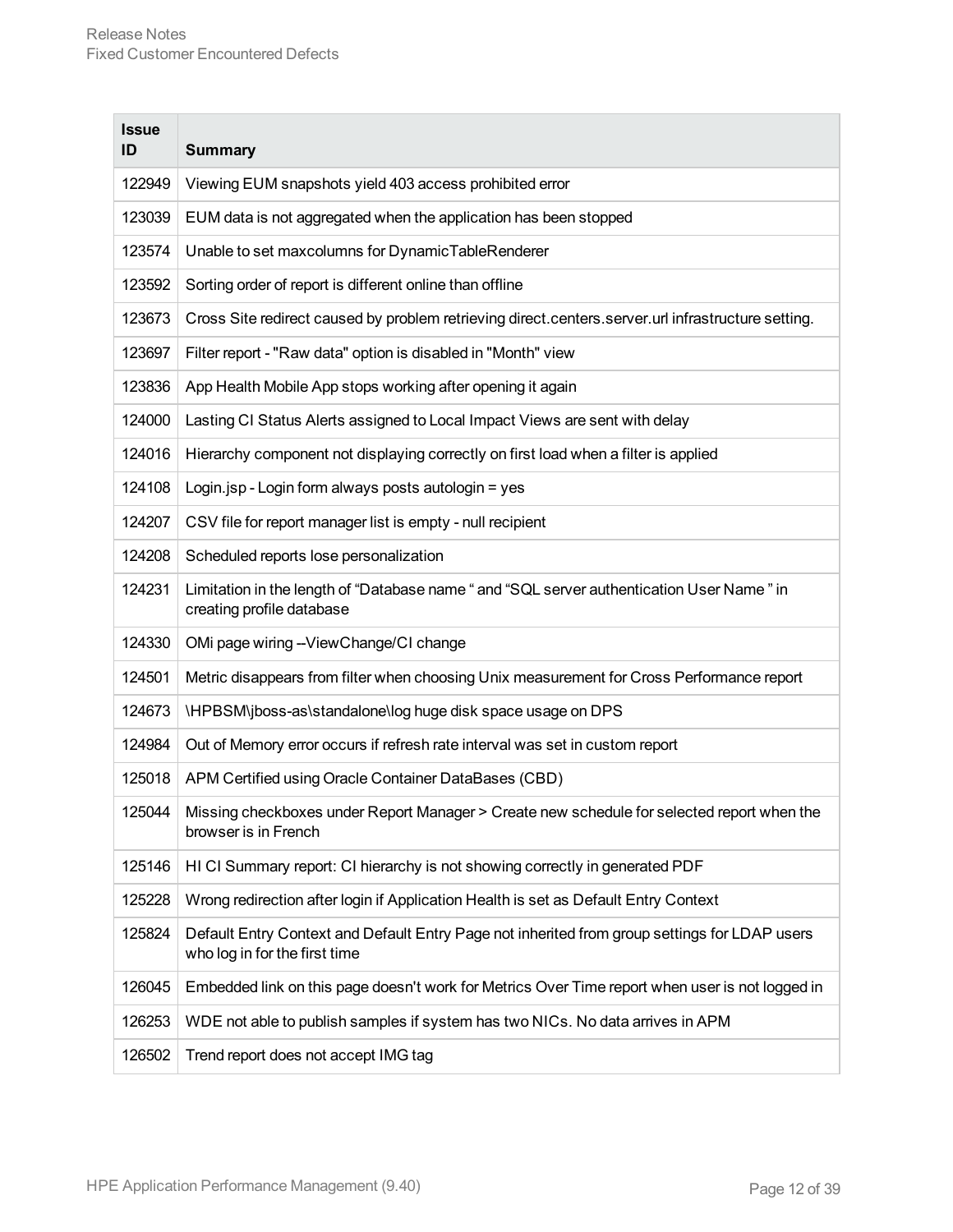# <span id="page-12-0"></span>Fixed in BPM 9.40

| <b>Issue</b><br>ID | <b>Summary</b>                                                                                                                 |
|--------------------|--------------------------------------------------------------------------------------------------------------------------------|
| 119904             | BPM configuration updates not working intermittently                                                                           |
| 120813             | In TruClient scripts, during scheduled execution, the "profiles/load/user_state" folder is deleted.                            |
| 121788             | In the BPM Administration Guide, the procedure to turn on REST API functionality is incorrect.                                 |
| 121758             | Site instance authentication in BPM                                                                                            |
| 120284             | Extended log option reset to default after BPM restart                                                                         |
| 120497             | Questions about Business Process Monitor Administration document                                                               |
| 122243             | BPM intermittently stops sending samples and does not resume                                                                   |
| 122267             | Too many orphan TcWebIELauncher.exe processes are left behind bringing BPM systems into<br>an inconsistent state               |
| 106862             | LR_EXIT function Ir_exit(LR_EXIT_VUSER_AFTER_ACTION, LR_PASS) in VuGen behaved<br>differently in previous versions             |
| 118341             | Discrepancies in Performance Analysis Report "Error" and its drill down.                                                       |
| 121705             | Missing TruClientWeb in SnapshotSupportedProtocols list in agent1.cfg                                                          |
| 124811             | BPM does not generate snapshots correctly                                                                                      |
| 124950             | BPM locations samples are not sent to APM until BPM is restarted                                                               |
| 124981             | APM shows "No data" in BPM Webtrace Report                                                                                     |
| 124359             | No Error Snapshot is generated on BPM for some TruClient scripts                                                               |
| 120500             | BPM silent installation deployment through Client Automation package fails                                                     |
| 118886             | TruClient Web script failed to run in BPM                                                                                      |
| 119878             | APM truncating Auditlog entries                                                                                                |
| 119868             | In the Performance Analysis Report, "Server Time to First Buffer" and "Network Time to First<br>Buffer" show a minus sign (-). |
| 121335             | Questions regarding Performance Raw Data report                                                                                |
| 121905             | Cannot upload scripts that contain dots "."                                                                                    |
| 121910             | TruClient script does not create SnapshotOnError                                                                               |
| 122136             | EUM tabs are sometimes grayed out                                                                                              |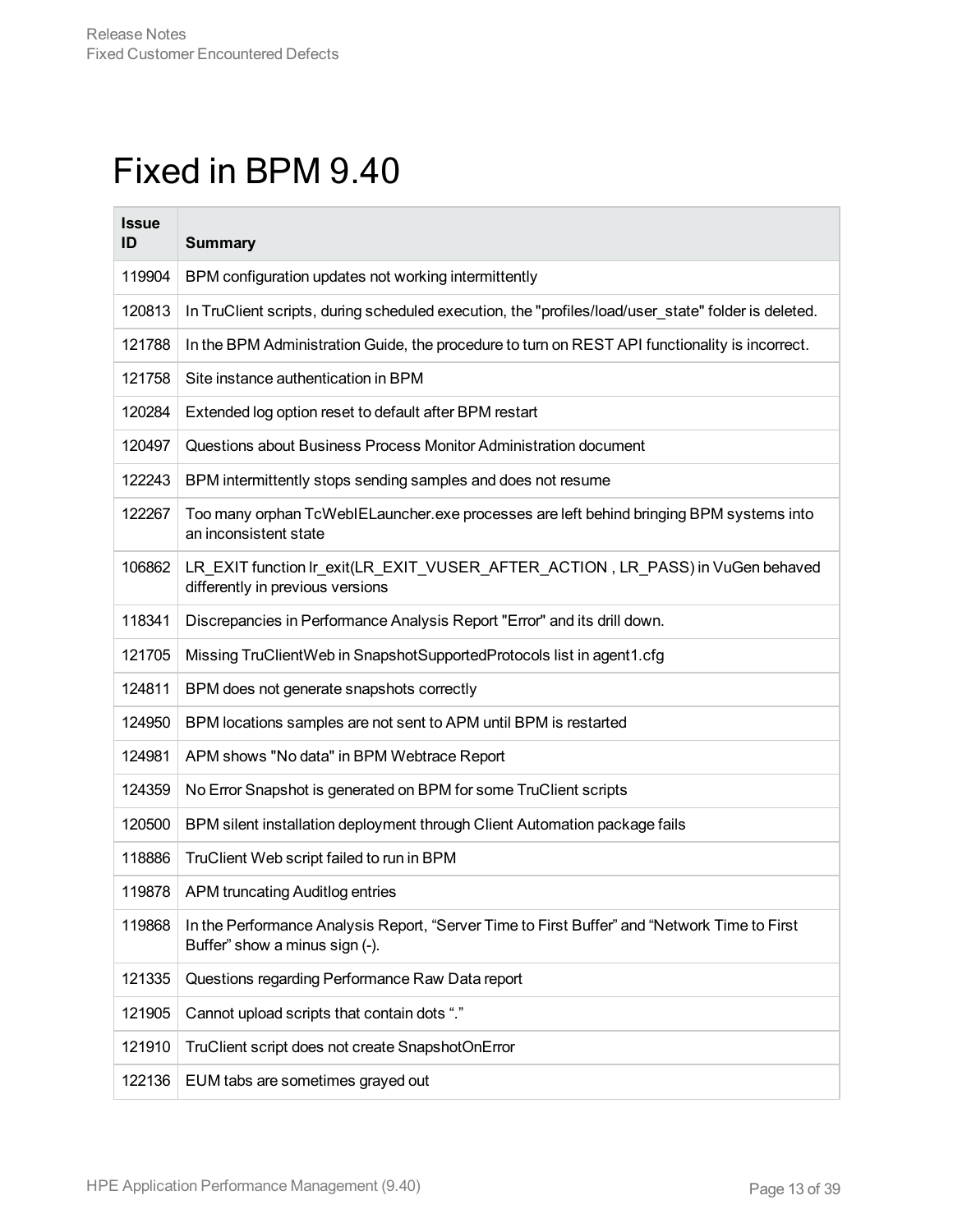| <b>Issue</b><br>ID | Summary                                                                                                   |
|--------------------|-----------------------------------------------------------------------------------------------------------|
| 124985             | BTs do not display in the same order in EUM Reports as defined in Report Configuration                    |
| 126037             | In the Analysis Report, Metrics Over Time with Time Comparison option for View as table is not<br>correct |
| 126236             | BPM license change from Single to Unlimited and vice-versa throws an error                                |
| 123820             | In Application Health, App Overview and BPM are not working in Load Balancer                              |
| 124012             | Script size is not accurate when downloading from Script Repository                                       |

# <span id="page-13-0"></span>Fixed in RUM 9.40

| <b>Issue</b><br>ID | <b>Summary</b>                                                                                                                                                                                            |
|--------------------|-----------------------------------------------------------------------------------------------------------------------------------------------------------------------------------------------------------|
| 119927             | RUM Application Infrastructure Summary Report - Connection Availability(%) status                                                                                                                         |
| 122342             | Not able to save the settings for RUM applications when HTTP frontend and mobile backend are<br>assigned to the same engine                                                                               |
| 123499             | Snapshot Replay button on RUM reports is not working on all non English locales                                                                                                                           |
| 126945             | In the Management database table, EUMRUM ENGINES field URL PW is set to NULL value                                                                                                                        |
| 117977             | Pop-up UI error message when synchronizing configuration in RUM                                                                                                                                           |
| 120816             | RUM CM Probe does not use maxSessions and sessionMaxIdleTime values from cm.properties<br>file                                                                                                            |
| 121054             | Sample thrown: No container was resolved                                                                                                                                                                  |
| 121176             | <b>RUM Session Summary report issue</b>                                                                                                                                                                   |
| 121281             | Admin password not retained during upgrade                                                                                                                                                                |
| 121375             | Client Monitor probe's Active Sessions count goes beyond probe's maxSessions configuration<br>value                                                                                                       |
| 122448             | RUM Session Details report sometimes shows "There was a problem retrieving data from Real<br>User Monitor Engines." when RUM engine has no data for the selected session                                  |
| 122450             | RUM Session Details report's General Event's section sometimes shows "There was a problem<br>retrieving data from Real User Monitor Engines." when the crash event contains invalid unicode<br>characters |
| 122900             | RUM Engine Data Publisher should modify double quotes (") before exporting data to CSVs                                                                                                                   |
| 123241             | Incorrect data with future startTime in RUM Session Analyzer report                                                                                                                                       |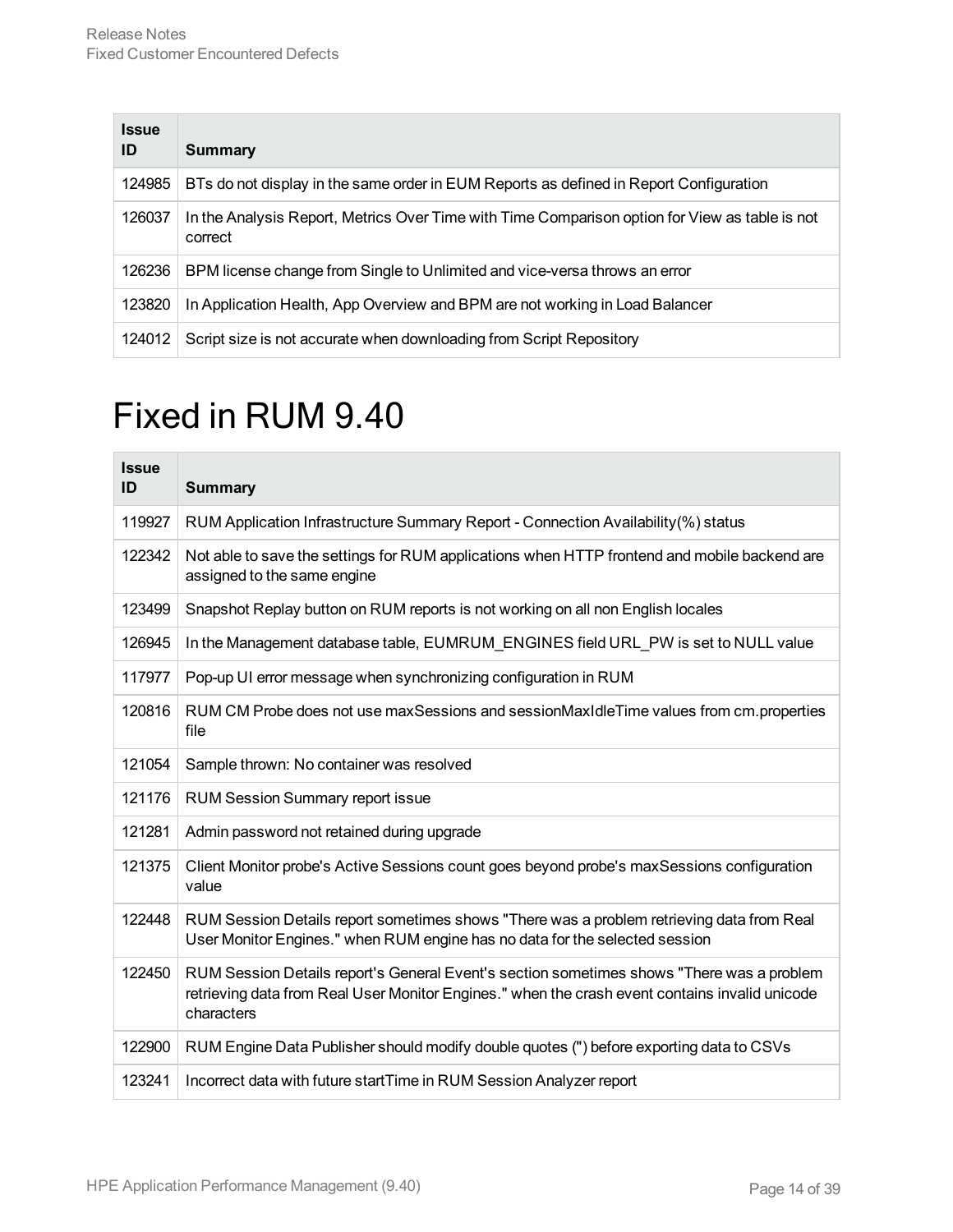| <b>Issue</b><br>ID | Summary                                                                                                                                          |
|--------------------|--------------------------------------------------------------------------------------------------------------------------------------------------|
| 123670             | Need meaning of errors: Error while parsing Probe channel line. Error while parsing field "x-<br>session-bytes [session bytes]" - bad int format |

# <span id="page-14-1"></span><span id="page-14-0"></span>Fixed in SIS 11.40

# Fixed in Diag 9.40

| <b>Issue ID</b> | <b>Summary</b>                                                                      |
|-----------------|-------------------------------------------------------------------------------------|
| 123312          | NullPointerException reported in mediator logs at MRUHashMap\$MRUEntry.recordaccess |
| 124449          | Blank page when accessing "Applications > Diagnostics" in APM                       |
| 124844          | Failed to see SOAP calls from Java probe 9.26 on JBOSS EAP 6.4.12, Java 7           |
| 124802          | Why is XDRGenericInputStream regenerated?                                           |
| 120356          | Mediator servers reporting many "persistence of entity" warnings                    |
| 124082          | Cannot upgrade/install Diagnostics Server 9.30                                      |
| 124885          | Specific webAPI errors when enabling domain with Diagnostics NET agent 9.26 IP2     |
| 123982          | Difficulties in connecting Mediator and Commander by TLS                            |
| 126551          | Automatic Probe Assignment fails after upgrade to 9.30                              |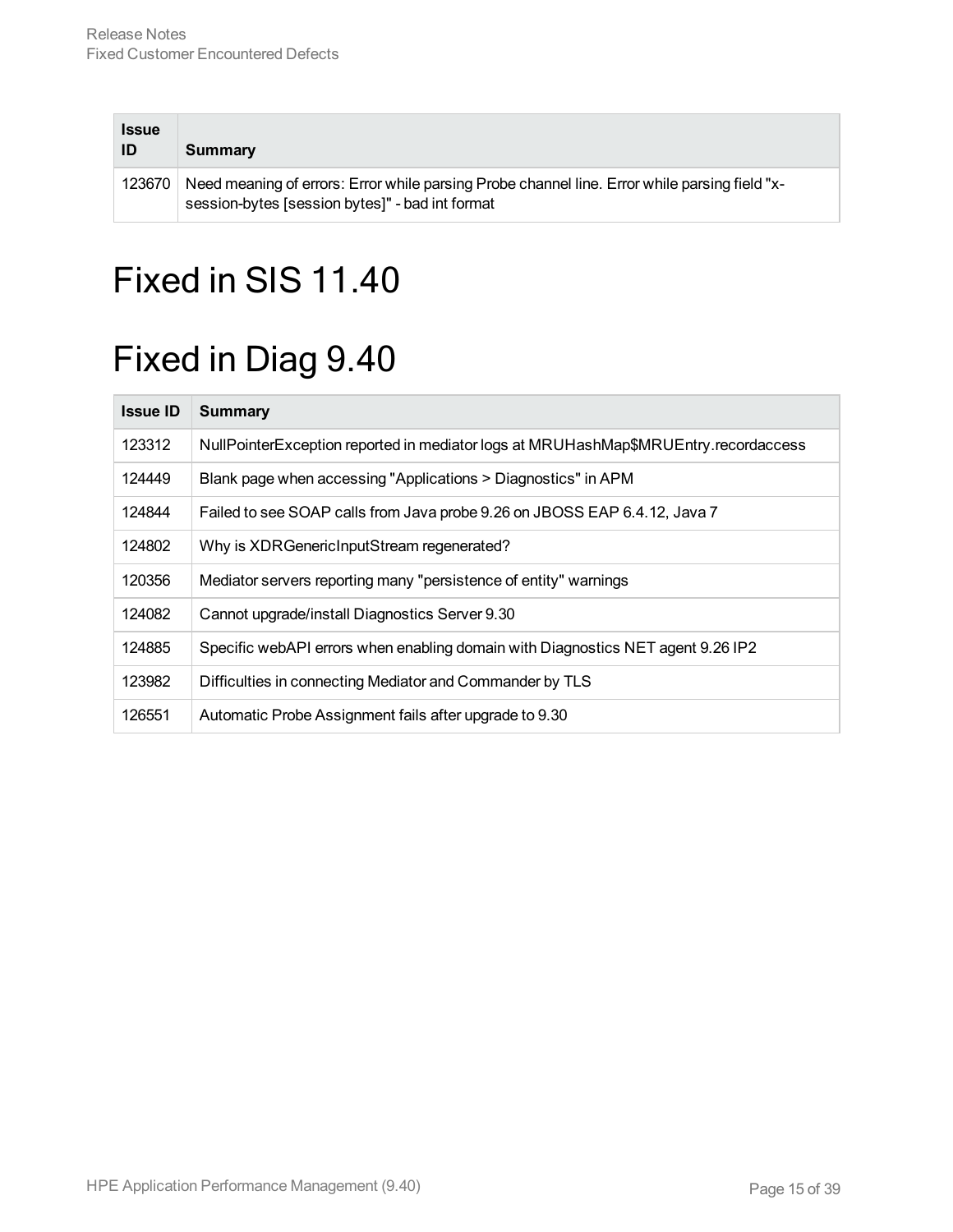# <span id="page-15-0"></span>Notes and Limitations

Problems and limitations are identified with a Change Request number (QCCR*xxxxxxxx*). Use this number when looking for more information about the problem on the HPE [Software](https://softwaresupport.hpe.com/) Support web site [\(https://softwaresupport.hpe.com\)](http://www.hp.com/go/hpsoftwaresupport), or when communicating with your HPE Support representative.

To see the most updated status of limitations listed in this section, new limitations published after version release, or generally to view a list of known problems for a specific product and/or version, on the [HPE](https://softwaresupport.hpe.com/) [Software](https://softwaresupport.hpe.com/) Support web site sign in and click **Search**. Select the relevant product, version, and operating system (for example, Application Performance Management (BAC) > 9.40 > Windows), and select **Known Problems** in the **Document types** area. You can also search for a specific CR using the search box at the top of the Self-Solve Knowledge Search page.

# <span id="page-15-1"></span>General and Deployment

### **Post Install cannot find the installed web site. IIS10 on Windows 2016 Standard/Datacenter Edition (QCCR1I125841)**

APM does **not** support Microsoft Internet Information Services (IIS) 10.

APM supports Windows Server 2016 Standard/Datacenter Edition (64 bit) with Apache HTTP Server, however, there will be a slight degradation in performance during installation.

### **CAC: Java applets are not loaded in some cases (QCCR1I118356)**

**Description:** Java applets are not loaded in some cases. The following error appears: Error signing certificate verify.

**Workaround:** If this error occurs, use custom mode instead of Full CAC mode for Smart Card Authentication configuration (CAC) mode.

#### **Customized version of httpd-ssl.conf file might be overwritten (QCCR1I41178)**

**Description:** If APM is configured for secure access (using Apache + SSL), APM uses a customized version of the file httpd-ssl.conf on the Gateway Server. This file might be overwritten during the upgrade with a standard version of the file, breaking the configuration.

**Workaround:** Before upgrading, backup the customized file <*APM root directory*>\WebServer\conf\extra\httpd-ssl.conf. Then reapply the changes to httpd-ssl.conf

using the backup version as a reference to the location of the certificate files.

#### **High Availability Controller cannot move services (QCCR1I46345)**

**Description:** If there is a problem with one of the marble\_\* processes (for example, one of the processes cannot start), you must disable the marble\_supervisor process. If this process is not disabled, the High Availability Controller (HAC) cannot move the process' services (such as the DASHBOARD service that controls Service Health) to another Data Processing Server if there is a problem with the primary server.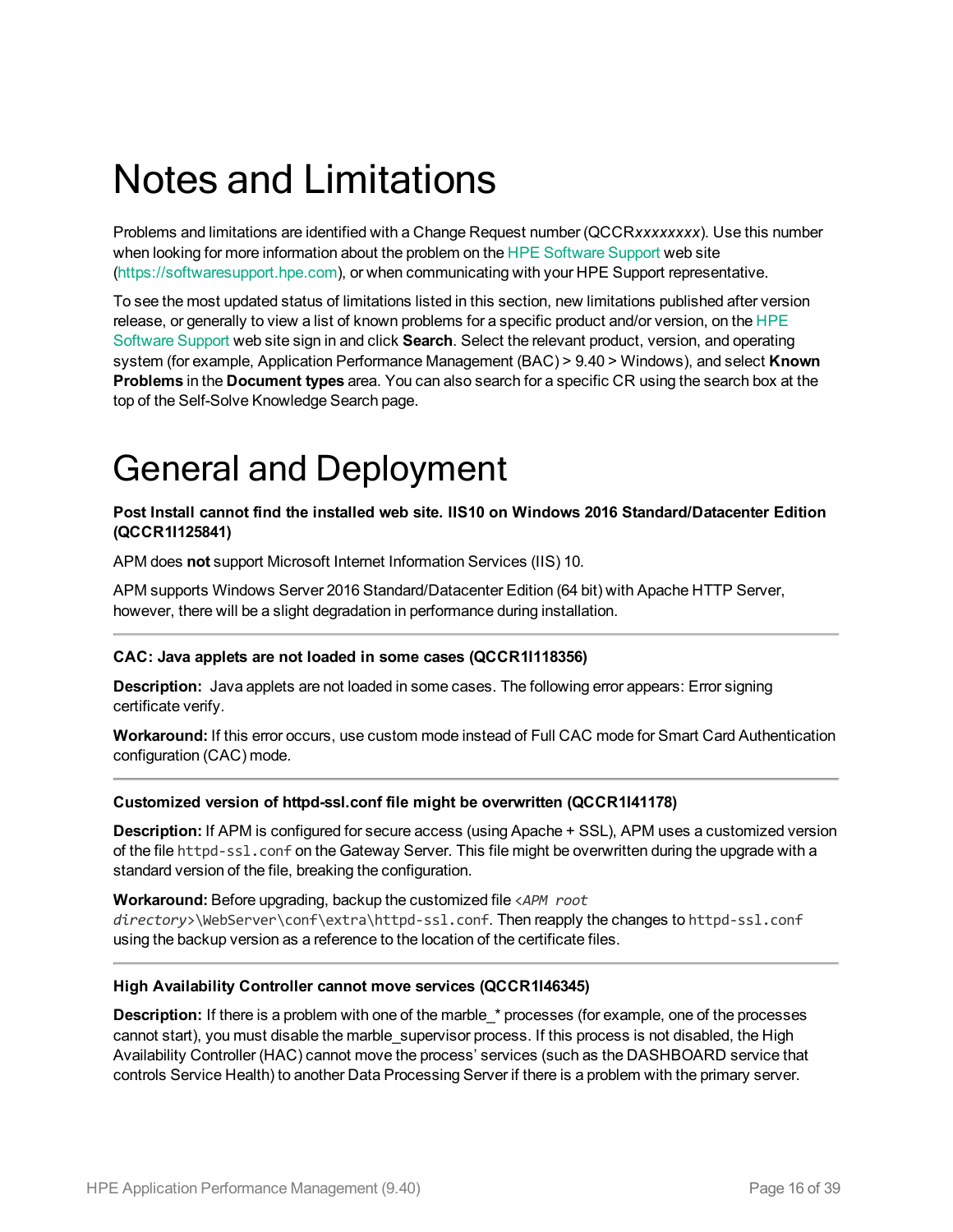**Workaround:** Disable the marble supervisor process. HAC will move DASHBOARD service to another DPS.

#### **Restart of APM may be required after database outage (QCCR1I46504)**

**Description:** If the management database was down or unreachable and the connection has been restored, you may have to restart APM.

**Workaround:** Restart APM when the management database is available again.

#### **Adding additional Gateway servers with differing paths causes login failures (QCCR1I47337)**

**Description:** If two Gateway servers are installed onto different drive paths, for example, one was installed onto the C:\ drive and the other onto the E:\ drive, APM may not be able to be accessed.

**Workaround:** Create a duplicate path on the C:\ drive by copying E:\<*APM root directory*>\conf\settings to C:\<*APM root directory*>\conf\settings.

#### **Upgrade will fail if IDM-SSO is enabled in the source environment (QCCR1I58648)**

**Description:** If you are using IDM-SSO, upgrade will fail if IDM-SSO is enabled in the source environment but not yet configured in the target environment.

**Workaround:** Disable IDM-SSO on the APM Gateway Server before running the configuration upgrade in the target environment. To do so:

- 1. Log into the JMX console **(http://<Gateway Server name>:29000)** and search for the SSO service (**service=SSO**).
- 2. Locate the **setSingleSignOnMode** operation and in the ParamValue box, type **Lightweight**.
- 3. Click **Invoke**.

IDM-SSO can be re-enabled after APM is up and running from within APM (**Admin > Users and Permissions > Authentication Management wizard**).

## <span id="page-16-0"></span>Platform

**Authentication:** When HPE Application Performance Management is installed with an Oracle Database and User Synchronization enabled with an LDAP Active Directory server, ensure that you login to HPE Application Performance Management with the correct-case UID (uppercase or lowercase), as configured on the LDAP server. This is because while the Oracle Database is case-sensitive, the LDAP Active Directory is not case sensitive, and logging in with an incorrect case UID can create undesirable results.

For example, if a user called **testuser** exists on the LDAP Active Directory server and logs into HPE Application Performance Management , he is automatically created as HPE Application Performance Management user **testuser**, who can be assigned permissions in the HPE Application Performance Management User Management interface. If you then login to HPE Application Performance Management as **Testuser**, the LDAP Active Directory server sends an acknowledgement that the user exists (because Active Directory is not case sensitive) and he is allowed entry to HPE Application Performance Management . However, since the Oracle Database does not identify this user as **testuser** (because the Oracle Database is case sensitive), the user **Testuser** is treated as a new user, without the permissions that were assigned to **testuser**.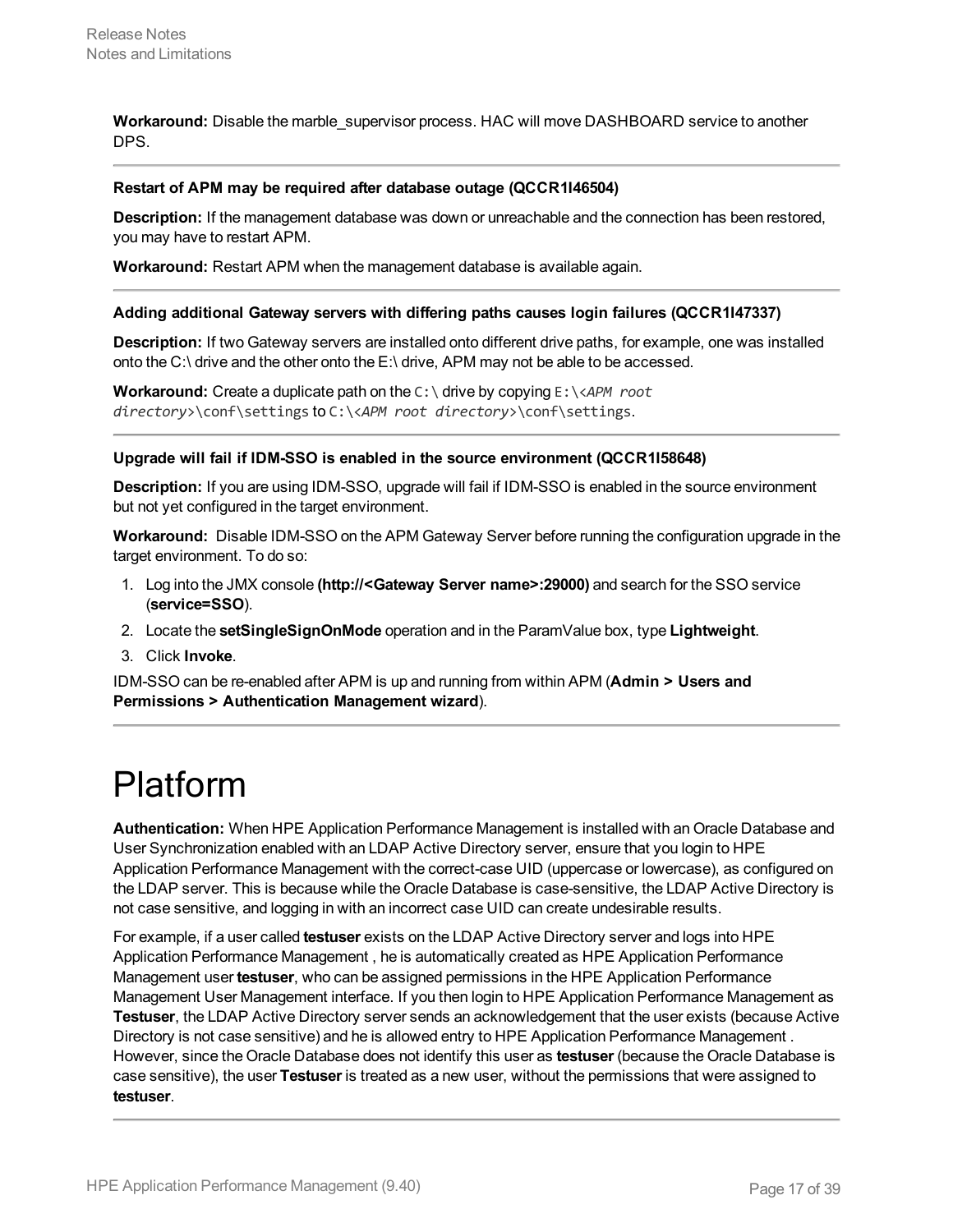**NLS\_LENGTH\_SEMANTICS:** The recommended setting for Oracle parameter NLS\_LENGTH SEMANTICS is the default setting of BYTE; setting this value to CHAR may affect database performance.

**Infrastructure Settings:** Changes to infrastructure settings are not included in the Audit Log.

**Schema Creation:** You cannot create a schema that starts with a digit.

#### **Downtime notifications may not be sent if the Data Processing Server is down (QCCR1I44964)**

**Description:** If the Data Processing Server is down for any reason, notifications of downtime starting and ending during the time period when the Data Processing Server was down may not ever be sent. Notifications sent to recipients regarding downtimes are configured during downtime creation.

**Workaround:** None.

#### **Java applets may fail to load (QCCR1I57396)**

**Description:** Java applets may fail to load intermittently.

**Workaround:** If a Java applet in APM fails to load, clear your Java client cache:

- 1. In the Windows Control Panel, click **Java**.
- 2. On the General tab, select **Settings > Delete Files**.

#### **Applets fail to load when "Internet Explorer Enhanced Security" is enabled (QCCR1I59140)**

**Description:** In some environments, certain applets fail to load when **Internet Explorer Enhanced Security** is enabled on the client machine (for example, the **LDAP Group Mapping Wizard**).

**Workaround:** Disable Internet Explorer Enhanced Security on the client machine (for example, **Control Panel > Add/Remove Programs > Add/Remove Windows Components >** scroll down to **Internet Explorer Enhanced Security Configuration** and uncheck the box).

#### **Login page does not load if accessing through LB in separate domain from APM (QCCR1I60724)**

**Description:** When connecting to APM using an FQDN, you still see the following error in the login screen: The HPE Application Performance Management URL must include the Fully Qualified Domain Name (FQDN).

**Workaround:** Retype the HPE Application Performance Management URL in the address bar, and check if there is a DNS resolution for Load Balanced virtual IPs from the APM gateways.

#### **MIB validation program returns multiple issues (QCCR1I78961)**

**Description:** MIB validation program returns multiple issues.

**Workaround:** None.

#### **Personalization for Downtime Management (QCCR1I91787)**

**Description:** Users who are assigned Full Control permission on the Downtime resource can modify all CI Downtimes (even CI Downtimes created by another user with Full Control permission on Downtimes). The problem is that users should NOT be able to disable or modify downtimes that they did not create.

**Workaround:** None.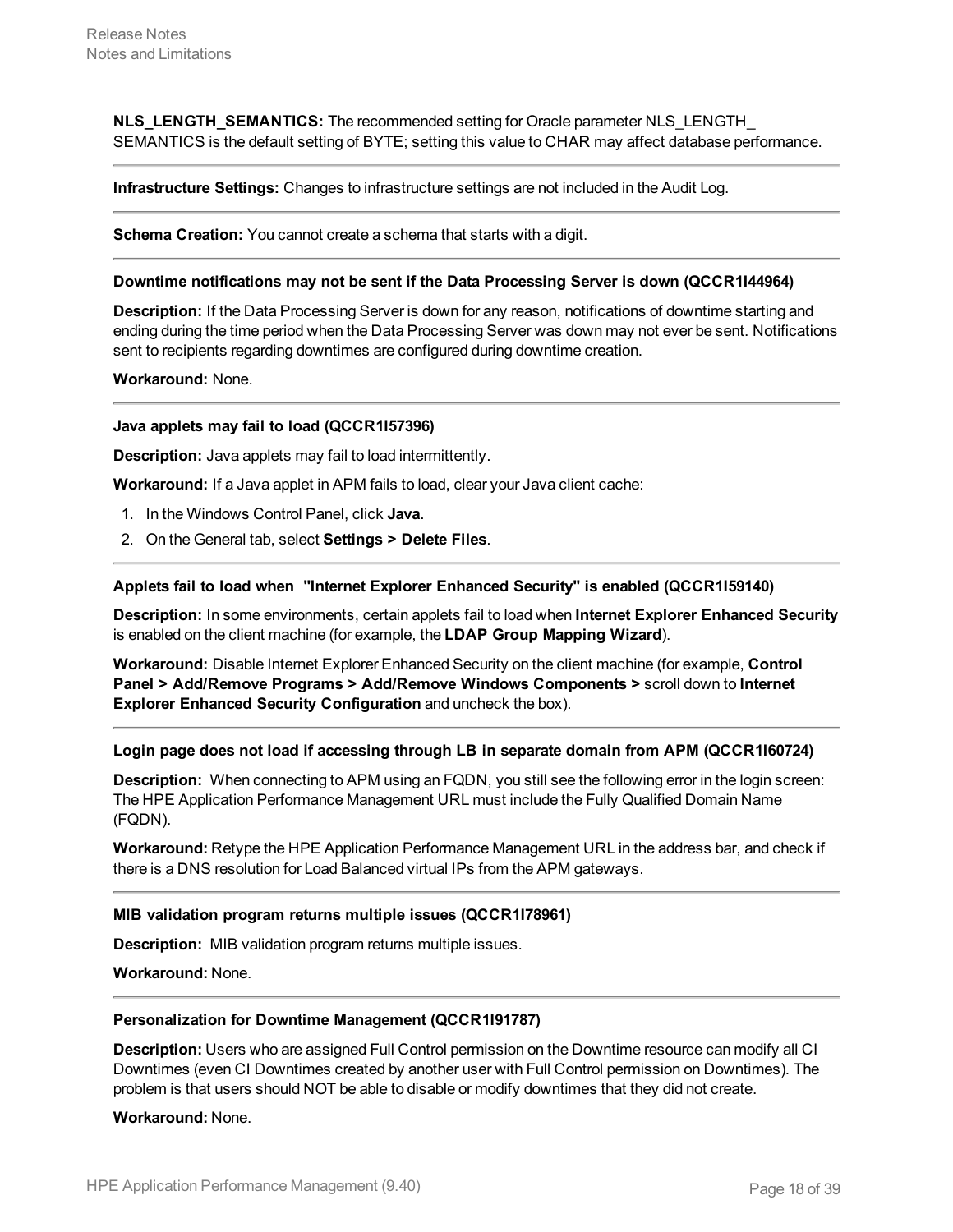### **User names in multiple LDAPs must be unique (QCCR1I102048)**

**Description:** Users created on different LDAPs with the same user name unite to a single user. Therefore, user names in multiple LDAPs must be unique.

<span id="page-18-0"></span>**Workaround:** None.

# **Integrations**

### **EMS Integration:**

- The maximum size of an expression in the EMS Integration configuration file is 4000 characters.
- An EMS monitor may not find its configuration file when upgrading the SiteScope version. In such cases, manually copy the contents of the configuration file to the EMS monitor configuration in the user interface.

**In the APM-Diagnostics integration (Admin>Diagnostics) an error occurs on short-name and there is no way to re-enter the FQDN (QCCR1I62229)**

**Description:** You should use the FQDN when registering the Diagnostics Server with APM . However if you entered a non-FQDN for the Diagnostics Server you could get stuck in a registration problem loop.

**Workaround:** Use the URL below and substitute the "topazhost" name in the URL with the FQDN of the APM Gateway Server to clear the Diagnostics Configuration page in APM:

http://topazhost/opal/uibridge/action/registration.do?action=set\_registration&customer\_ name=Default%20Client&opal\_protocol=&opal\_port=&opal\_full\_host=

### **Diagnostics > APM 9.30 limitation due to OMi removal. (QCCR1I118157)**

In previous releases of BSM, Diagnostics sent CIs, metrics, and events to BSM. Health Indicator status (coloring) for the Application Infrastructure CIs was based on events sent to BSM through the OMi event channel.

In APM 9.30, due to the OMi removal, Diagnostics sends events to OMi and continues to send CIs and metrics to APM. As a result of this change, the Application Infrastructure CIs (Diagnostic Probe, Oracle/MSSql Database, IBM WebSphere MQ, WebSphere AS Dynamic Caching, IBM WebSphere MQ, IBM MQ, WebLogic AS. JBOSS AS, SQL Server, MSSQL Database, Oracle iAS, Oracle, SAP, SAP R3 Server, VMware ESX Server, Host Node) do not show the correct HI Status in APM 9.30.

The HI status for these CIs appears as Undetermined (blue question mark). If you are upgrading from BSM 9.2x to APM 9.30, the last status received for the CI before the upgrade will be displayed.

**Workaround:** To enable sending events related to threshold violation in Diagnostics to OMi, in the **server\bin** directory of the Diagnostics server :

- 1. Run **cscript switch\_ovo\_agent.vbs -server <FQDN of OMi> -cert\_srv <FQDN of OMi>**.
- 2. Go to **OMi Administration > Certificate Requests** and grant certificates.
- 3. Run **cscript switch\_ovo\_agent.vbs -server <FQDN of OMi> -cert\_srv <FQDN of OMi>** again. All tasks should now display correctly.

**SiteScope re-direct to HTTPS APM 9.30 does not work. (QCCR1I118851)**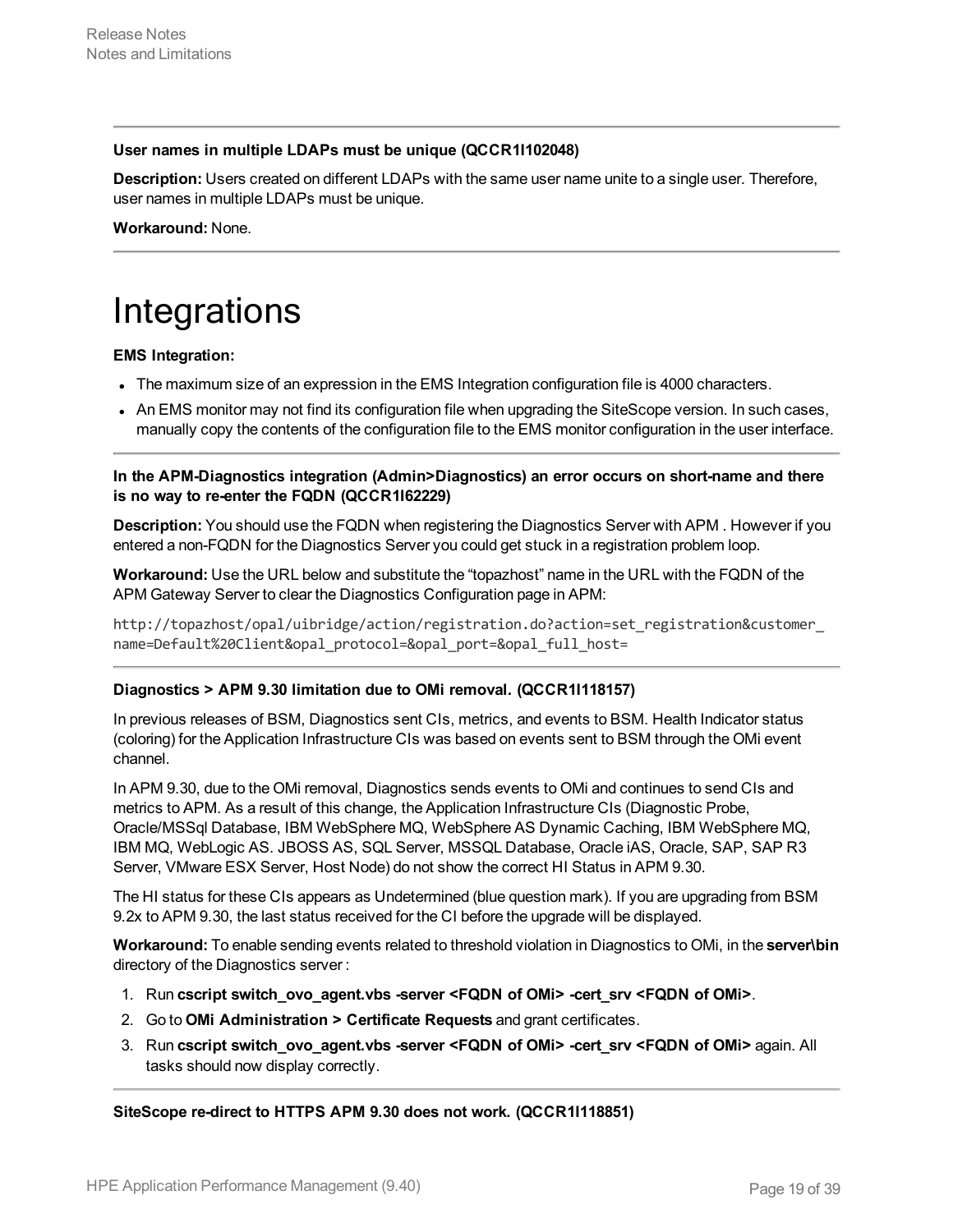When redirecting SiteScope from BSM 9.26 to APM 9.30 using the staging upgrade, the following error appears:

"Failed to re-register to HPE Application Performance Management: Calling to BAC API failed."

#### **Workaround:**

- 1. Go to **APM 9.30 > Administration > System Availability Management**.
- 2. In the Summary pane, select the SiteScope integration and click **X**. The integration will automatically be deleted from the SiteScope side.
- 3. Click  $\frac{*}{\cdot}$  to create the integration again.

#### **Operations Orchestration (OO) REST Integration instead of SOAP (QCRQ1I67601)**

**Problem:** After integration, some APM actions fail

<span id="page-19-0"></span>**Solution:** Operations Orchestration (OO) must be version 10.51 or higher

## Reports and Reporting

**PDF:** It is not possible to search charts inside reports exported to PDF (since the charts are saved as images). It is possible to search inside tables.

**Export:** It is not possible to export chart reports to Excel and XML (CSV is supported).

#### **Scheduled reports do not get sent (QCCR1I66606)**

**Description:** Favorite reports sent using the report scheduler or via Send Now mechanism do not arrive to recipient email addresses.

**Workaround:** Ensure that the **SMTP sender name** setting uses email format. **SMTP sender name** is set during installation or in APM from **Admin > Platform > Setup and Maintenance > Infrastructure Settings > Scheduled Reports**.

**APM/User Reports - Images referenced in the header/footer (pointing to a URL in the Internet) are lost when exporting the report to PDF (QCCR1I89512)**

**Description:** Images referenced in the header/footer are lost when exporting the report(s) to PDF. An "X" is shown instead.

**Workaround:** Place the image(s) on the APM Gateway Server under: <APM installation folder>\AppServer\webapps\site.war\images

Access the image in the header/footer as follows: <img src="http://<APM GW>/topaz/images/<image name>" />

## <span id="page-19-1"></span>Application Health

**Unable to load more than 200 business applications in Application Health (QCCR1I127523)**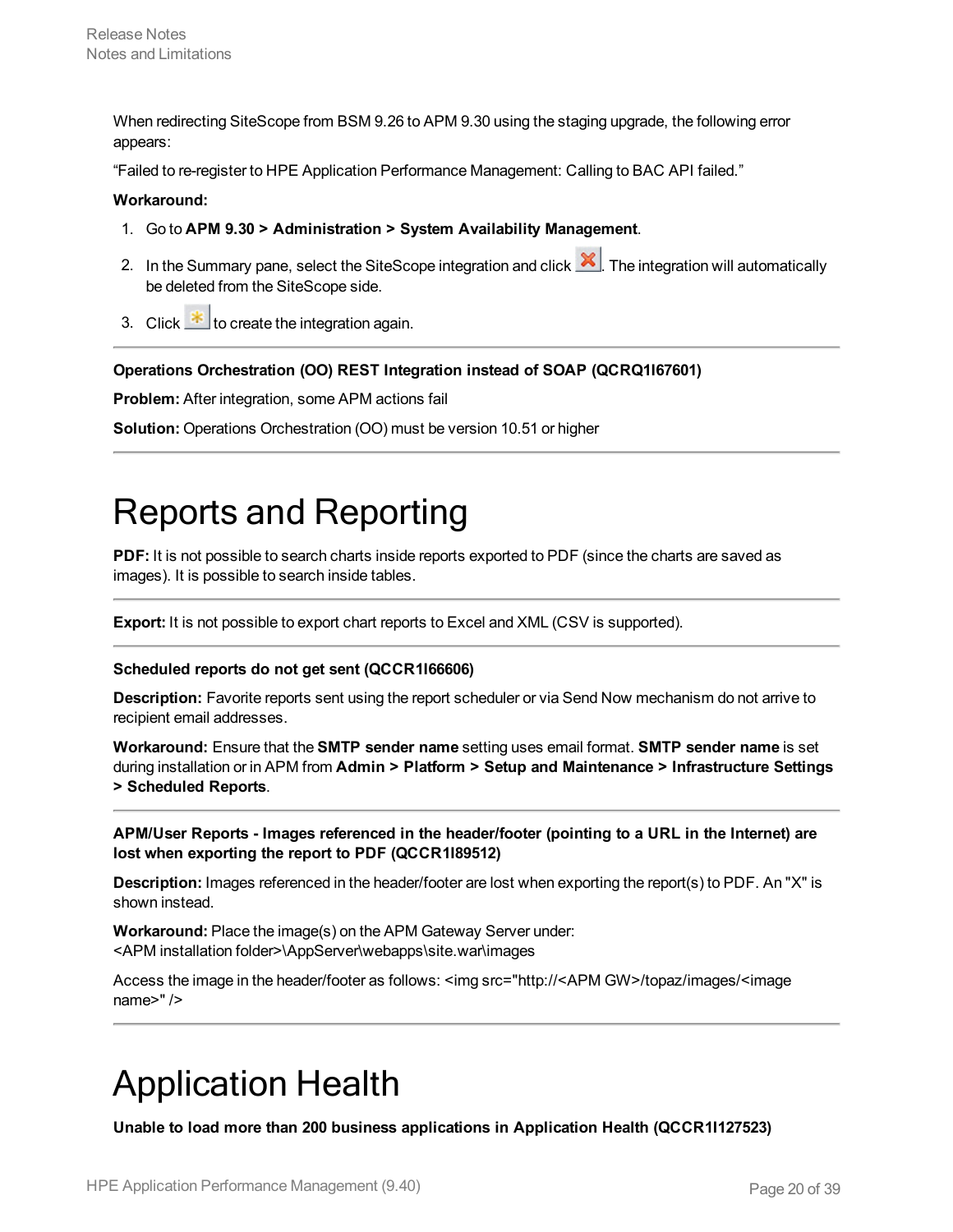**Description:** If you have more than 200 business applications in the Application Health Dashboard, you may experience slow loading of this page. The time will vary according to the specific machine memory and CPU power.

You may also get an 'undefined' error message when waiting for the dashboard to load.

**Recommendation:** As a solution, we recommend that you:

- <sup>l</sup> Limit the user permissions to view up to 200 applications. For information, see *Application Health Permissions* in the APM User Guide.
- <sup>l</sup> Create a dashboard filter that will limit the number of applications to 200. For information, see *Viewing the Application Health Dashboard* in the APM User Guide.

# <span id="page-20-1"></span><span id="page-20-0"></span>Service Health

### Administration

The Rules API enables you to create new business rules for Service Health and Service Level Management, using the Groovy scripting language. The APM documentation contains basic examples of API rules. For additional examples of rules based on customer requests, see HPE Software Support: <https://softwaresupport.hpe.com/km/KM778069>

#### **Changing the breakdown configuration does not refresh Service Health components (QCCR1I46143)**

**Description:** In the Breakdown UI, changing the breakdown configuration does not refresh Service Health components.

**Workaround:** If you have configured a breakdown in a local impact view (for example, transaction by location), and you want to change the breakdown type (for example, to location by transaction), you must perform the following steps:

- 1. Edit the original breakdown configuration, and select the new breakdown type as **None**.
- 2. Save the change, and wait a few minutes for the change to take effect.
- 3. Select your view, and edit the breakdown type to the type you want defined.

#### **Changes made to triplets not reflected in Service Health calculation (QCCR1I59377F)**

**Description:** If you make changes to the triplets that define impact links within **RTSM CI Type Manager > Calculated Relationships > Triplets**, these changes are not reflected in Service Health calculation.

**Workaround:** After making these changes, access the JMX console (http://<*server name*>:21212/jmxconsole). Within the **UCMDB** list of services, select **TQL Services**, and invoke **retrieveTqlNames** using your customer ID. Within the results, search for **marble\_dashboard\_tql**, and click **Deactivate**. When deactivation is done, click **Activate**. Service Health calculations will now implement your modified impact links.

#### **Hidden rule parameters lose their default values (QCCR1I65242)**

**Description:** If you create a KPI assignment that uses a rule with hidden rule parameters, and the assignment updates an existing KPI with a different rule, the hidden rule parameters lose their default values.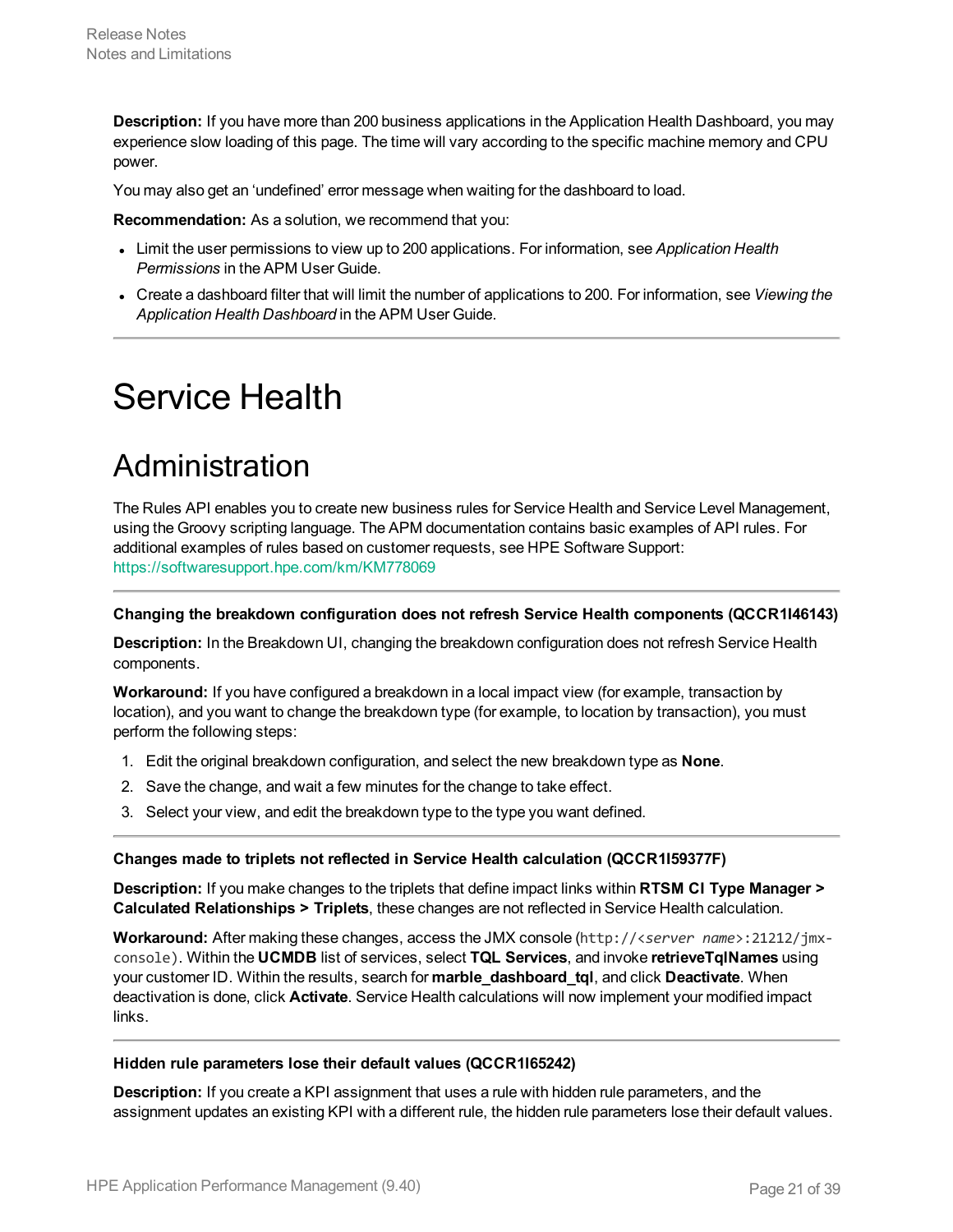This typically impacts rule calculations. (Note that this does not apply to new KPIs, but only to existing KPIs which had a different rule before they were updated by the assignment.)

**Workaround:** Before updating the assignment, edit the rule definition in the Rule Repository and make the hidden rule parameters configurable (not hidden). You can then update the rule in the KPI assignment, and synch existing CIs. After you save the assignment, you can return the rule parameters to be hidden. Alternatively, you can delete the existing KPIs before running the KPI assignment; this causes the assignment to create the KPIs rather than update them.

#### **Cannot create local impact pattern view based on the BSMDowntime\_impact query (QCCR1I65385)**

**Description:** Within **Service Health Administration > View Builder**, you cannot create a local impact pattern view based on the **BSMDowntime\_impact** query.

**Workaround:** You can create a pattern view based on the **BSMDowntime\_impact** query within **RTSM Administration > Modeling Studio**.

### <span id="page-21-0"></span>Application

The Watch List component in Service Health does not support breakdowns; you cannot add virtual CIs (breakdown CIs) from a local impact view to a watch list.

**PNR KPI Persistency:** The PNR KPI in Service Health does not have persistency in case of a Data Processing Server failure or a system restart. The PNR KPI shows an initialized status until the SLA is recalculated, at which time the PNR value is updated.

#### **Daylight Savings Time:**

- Reports that include the time period during which a Daylight Savings Time (DST) change took place (change to or change from DST) will either be missing one hour (in cases where clocks are moved forward) or have two sets of data for the same hour (in cases where clocks are moved back).
- If a report's time range includes the time of a Daylight Savings Time (DST) change, the data for the period after the DST time change is incorrect. To obtain correct data for the entire time range, print two separate reports, one for the time range before the DST time change and one for the time range after the DST time change.

#### **Moving the Configuration Items dialog box can freeze the UI (QCCR1I42825)**

**Description:** Within the 360° View, if you select the Filter icon on the toolbar, and then click the Configuration Items link, the Configuration Items dialog box opens. If you move this dialog box within the screen, the UI can freeze.

**Workaround:** Reselect the component to enable it again.

#### **If the management database goes down, the 360° View suffers a fatal error (QCCR1I46512)**

**Description:** If you are working with High Availability and a load balancer, if the management database goes down, the 360° View suffers a fatal error.

**Workaround:** Log out of APM and then log in again.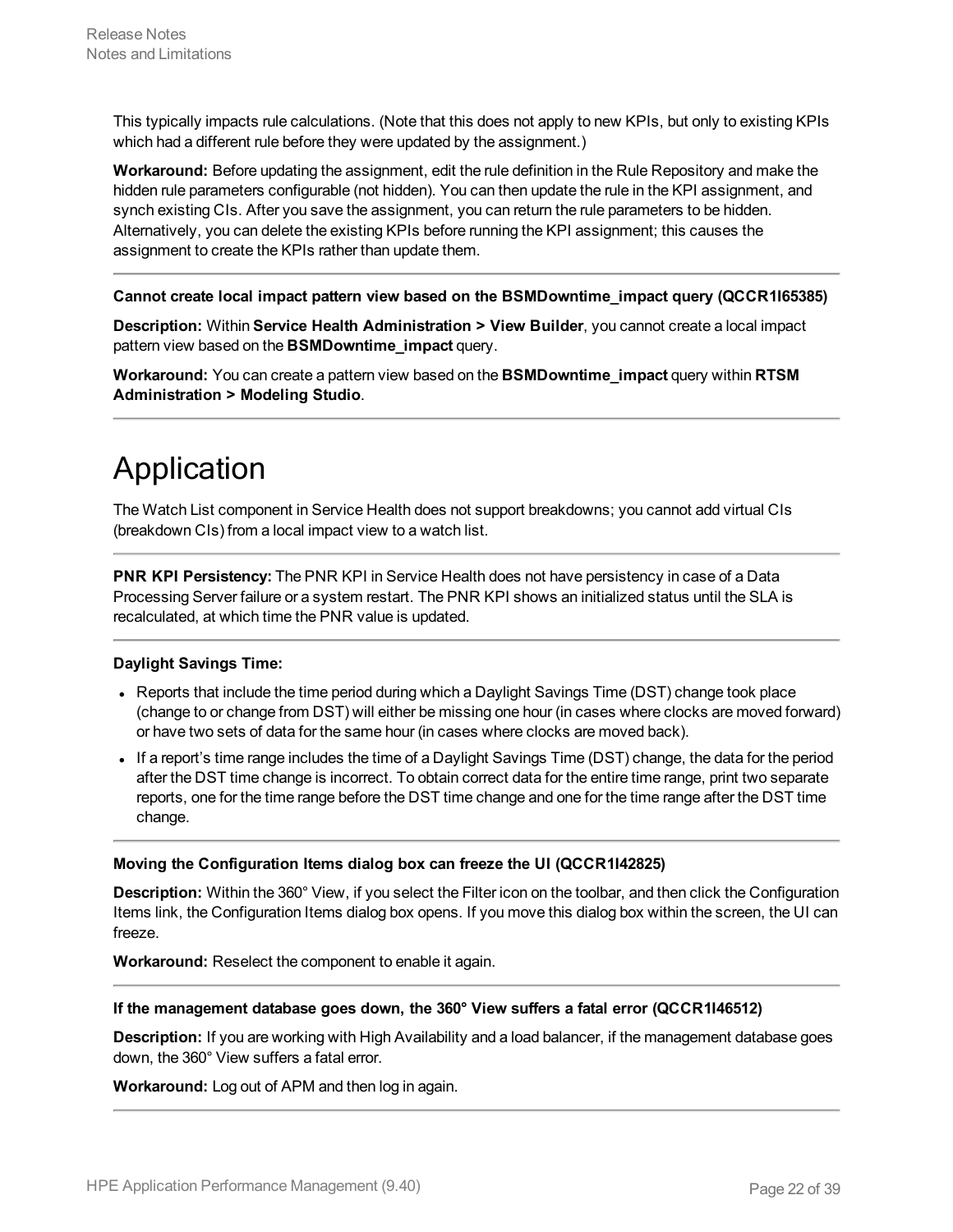#### **Inconsistency displaying breakdown views (QCCR1I47502)**

**Description:** If no new samples were received after a breakdown was defined in a view, and samples were received from only some of the locations, the view can show inconsistent worst statuses on the locations.

#### **Workaround:** None.

#### **Not possibile to reset HI to default (QCCR1I48559)**

**Description:** In the Health Indicators component, the menu command "Reset Health Indicator" to reset an HI to its default state does not work for metric-based indicators.

**Workaround:** None.

#### **Only one filter is saved in session per user and customer (QCCR1I52699)**

**Description:** Within the Hierarchy component, only one filter can be used at a time, per user, per customer (regardless of quick filter or advanced). This means that if a user is using a filter in one Hierarchy component, and the user then activates a different filter in another Hierarchy component, the first filter is overridden.

**Workaround:** None.

#### **Filter change done during Web Server or Application Server restart is not saved (QCCR1I62605)**

**Description:** If you are working in a high availability environment with a load balancer, and are editing an existing filter in Service Health when the web server or application server restarts, changes to the filter are not saved.

<span id="page-22-0"></span>**Workaround:** None.

# MyBSM

#### **JavaScript errors when navigating from MyBSM (QCCR1I47291)**

**Description:** In some versions of Internet Explorer if the browser is configured to show JavaScript errors, when you navigate from MyBSM to a different application in APM, a popup window appears. This window contains the following message: **Errors on this webpage might cause it to work incorrectly**.

This message is not indicative of a problem. Any changes you made in MyBSM are saved, and MyBSM continues to work correctly.

**Workaround:** To prevent this message from appearing, within Internet Explorer access the **Internet Options > Advanced** tab, and clear the **Display a notification about every script error** check box.

#### **Performance issues when dragging Component Gallery pop-up in MyBSM (QCCR1I92585)**

**Description:** Performance issues when dragging Component Gallery pop-up in MyBSM. Sometime focus can be lost and user is forced to regain focus on the pop-up to continue dragging.

#### **Workaround:** None.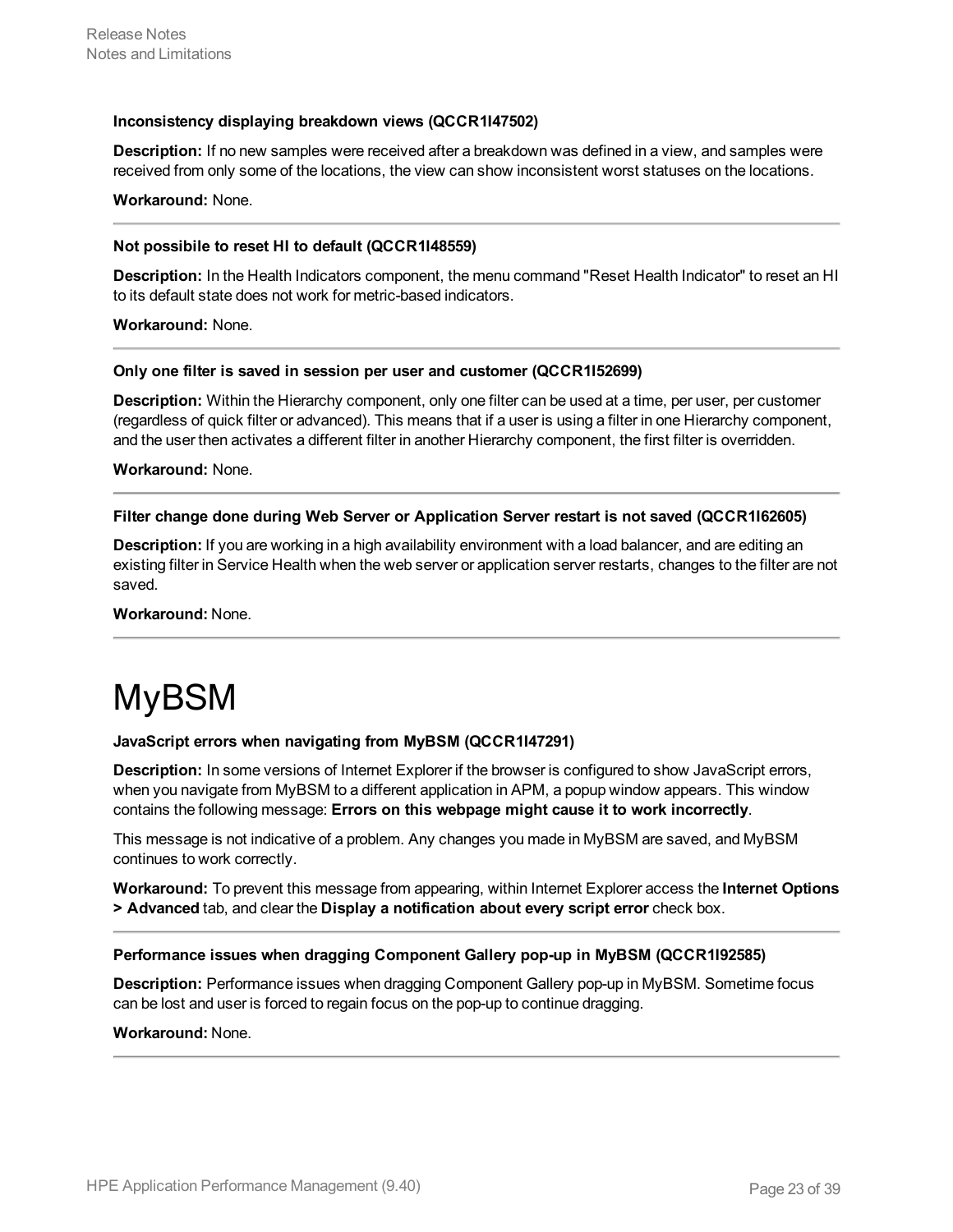# <span id="page-23-0"></span>Service Level Management

The Rules API enables you to create new business rules for Service Health and Service Level Management, using the Groovy scripting language. The APM documentation contains basic examples of API rules. For additional examples of rules based on customer requests, see HPE Software Support: <https://softwaresupport.hpe.com/km/KM778069>

**PNR KPIs:** In Service Level Management, you cannot attach more than one PNR KPI (defined in Service Health) to a CI.

**CIs in SLAs:** You cannot add a CI to an SLA when the CI includes a copy of itself in the original definition in the RTSM. This is because nesting is meaningless in the SLA calculation (Service Level Management cannot calculate a CI using the CI result as a value). If you do so, your operation will fail with a general error. However, you can add the same CI to an SLA more than once if the CI does not include a descendant of itself. In this case, Service Level Management calculates the CI only once, so the objectives are the same no matter where the CI appears in the SLA hierarchy.

### **Linkage between Business Transaction and SAP Transaction is disabled (QCCR1I47274)**

**Description:** After APM restart, the automatic linkage of Business Transactions to SAP Transactions is disabled.

<span id="page-23-1"></span>**Workaround:** To enable the linkage mechanism, restart the VERTICALS service in the MercuryAS process.

## End User Management

### **Error in Alerts tab in End User Management (EUM) Administration when using Java 7u9 plug-in (QCCR1I79407)**

**Description:** An error may occur when clicking the Alerts tab in EUM Admin if client browser is using Java 7u9 plug-in.

**Workaround:** Clean Java browser cache and then open the Alerts tab again. To clean the Java cache:

- 1. Navigate to **Start > Control Panel > Java**.
- 2. In the Temporary Internet Files section, click **Settings**.
- <span id="page-23-2"></span>3. In the Temporary File Settings dialog box, click **Delete Files**.

### Business Process Monitor

**VuGen Scripts:** When you run a script written in VuGen that uses proxy settings from an automatic configuration script (.pac file) configured in the runtime settings of the script, if one of the proxies in the .pac file is unavailable, replaying the script in either VuGen or Business Process Monitor may result in a high response time and, in some instances, the script may fail due to a timeout. The script can be run in Internet Explorer without this problem, as it ignores the unavailable proxy.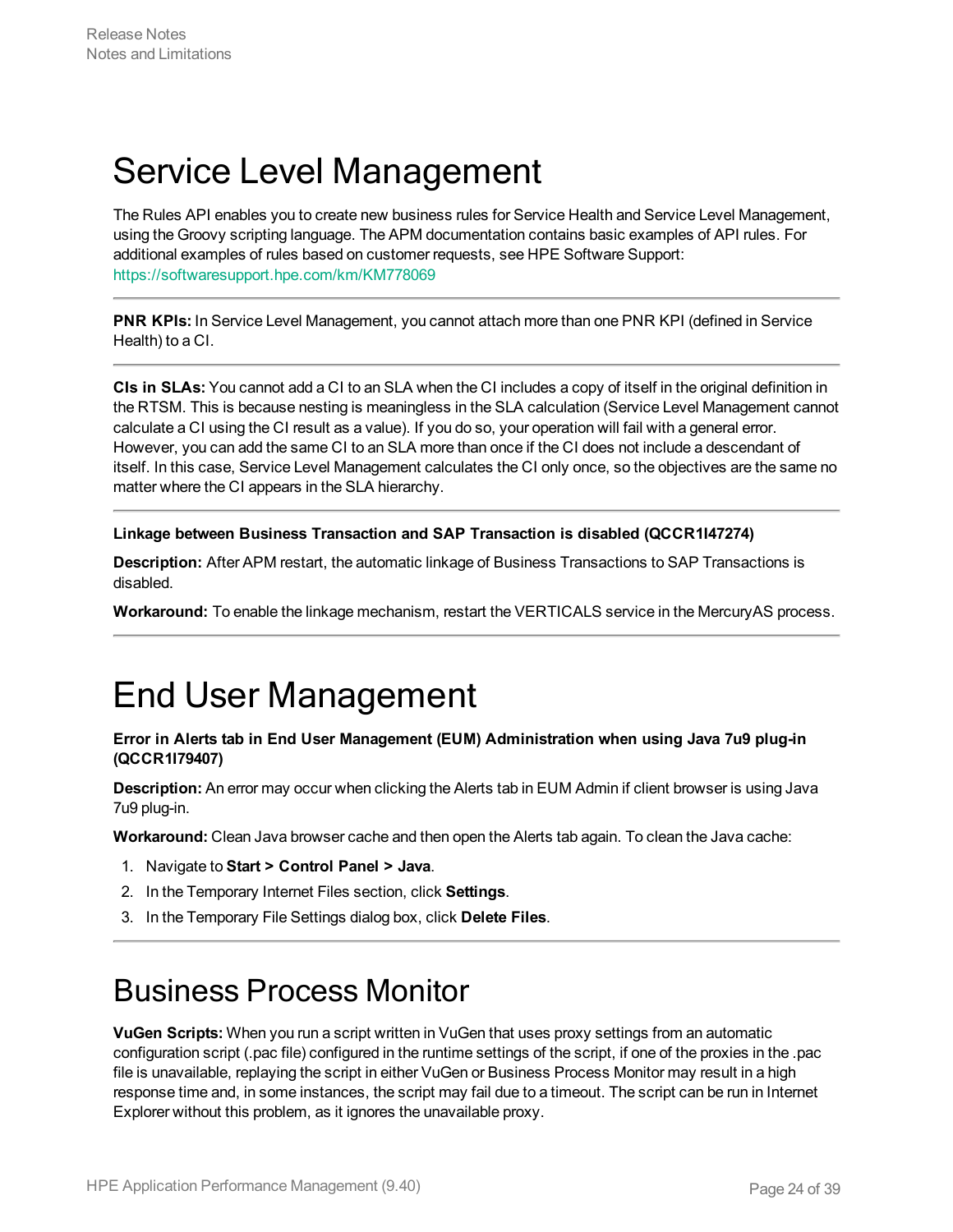**Page Component Breakdown URL:** When running a page component breakdown (from End User Management or Business Process Monitor), the target URL is limited to 144 characters.

### <span id="page-24-0"></span>Real User Monitor

#### **Some active filters do not work on upgraded RUM data (QCCR1I62276)**

**Description:** When reports are generated for RUM data that has been upgraded to version 9.x, some of the active filters in the report do not work.

**Workaround:** None.

#### **RUM reports not available (QCCR1I63076)**

**Description:** RUM reports are not available in APM .

**Workaround:** If you configure an application for RUM in the APM UI (Application > End User Management) the first time you log in to a new APM system, log out of APM and log in again before accessing RUM reports.

#### **RUM Admin - disable back-end tiers discovery in Generic protocols (QCCR1I64131)**

**Description:** In EUM Administration, automatic tier discovery does not work for the following generic protocols, even if the Enable automatic tier discovery check box is selected:

- TCP Request-Response
- TCP Streaming
- UDP Request-Response
- UDP Streaming

**Workaround:** None.

### **Failed to create RUM action when using more than 87 Asian characters in name or 166 in description (QCCR1I89760)**

**Description:** When creating a new RUM action/page in APM and using Asian characters, you are limited to no more than 87 characters for the name and 166 characters for the description.

**Workaround:** None.

#### **Client Monitor Probe should be able to capture and report 4xx and 5xx error events (QCCR1I111139)**

**Description:** Client Monitor Probe does not report HTTP error events, such as 400 series error (page not found, etc.) and 500 series error (server errors)

#### **Workaround:** None.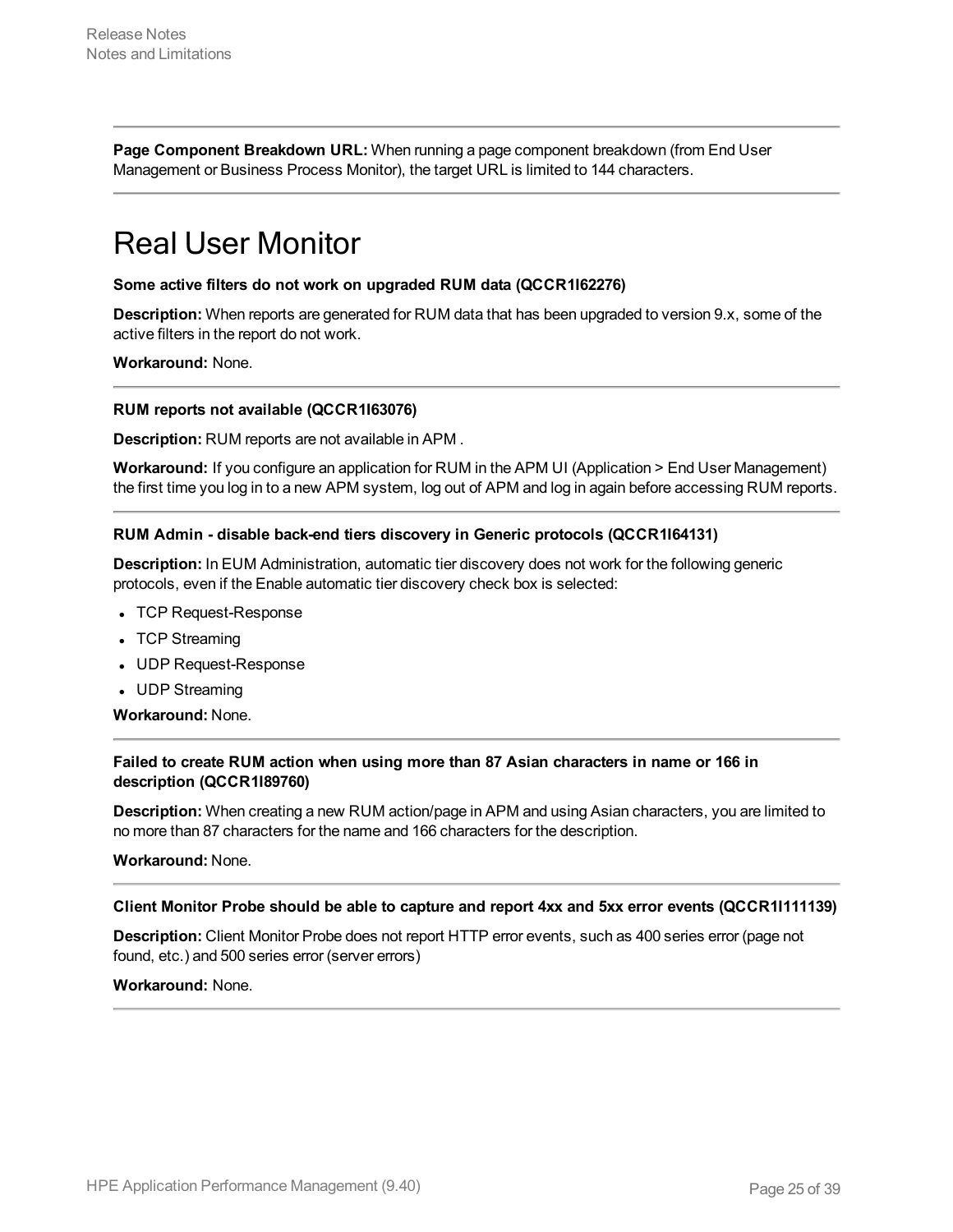# <span id="page-25-0"></span>System Availability Management and **SiteScope**

**SiteScope Release Notes:** Refer to the SiteScope release notes for all SiteScope limitations.

**SiteScope Documentation**: SiteScope documentation is available only as a standalone help system. It is not a part of APM Help.

You can access the SiteScope documentation online at [http://sitescope-help.saas.hpe.com](http://sitescope-help.saas.hpe.com/) or access the .pdf files supplied with SiteScope.

**SAM Administration Copy and Paste:** In System Availability Management Administration, when copying objects from one SiteScope to another, there is no dependency check. This means that you can copy an object that depends on another object to a different SiteScope, even though the object on which it depends does not exist on the target SiteScope.

**SAM Administration Page cannot be displayed error:** In System Availability Management Administration, when the SiteScope service is down, instead of receiving an error to this effect, you will see a **Page cannot be displayed error**.

**SiteScope Reset:** If a SiteScope is being reset when APM is not running, the SiteScope will appear as registered with a configurable profile in System Availability Management Administration once APM is running again. The SiteScope must be reset when APM is running.

**SAM Administration Recently Used Monitors:** On the **New Monitor** page, the **Recently Used Monitors** list is not saved when you exit System Availability Management Administration.

**SiteScope Profiles:** When creating a SiteScope profile in System Availability Management Administration, if you change the profile display name after having received any error during the profile creation process, the default profile name is not changed accordingly. Ensure that the profile name and SiteScope agent machine location fields contain the desired values.

### **Monitor Deployment Wizard only supports topology reporting for monitors that have a default topology defined (QCCR1I39697)**

**Description:** The Monitor Deployment Wizard only supports topology reporting for monitors that have a default topology defined. This means you can select to add a template to a CI only if the CI type is the default CI type for all the monitors in the template.

**Workaround:** None.

#### **After JBoss Application Server recovery, there is no data in SAM Administration "Summary" (QCCR1I44570)**

**Description:** After JBoss Application Server recovers from a server crash, the information in the right pane of the Summary tab in SAM Administration does not show any data until APM is restarted.

**Workaround:** Restart APM.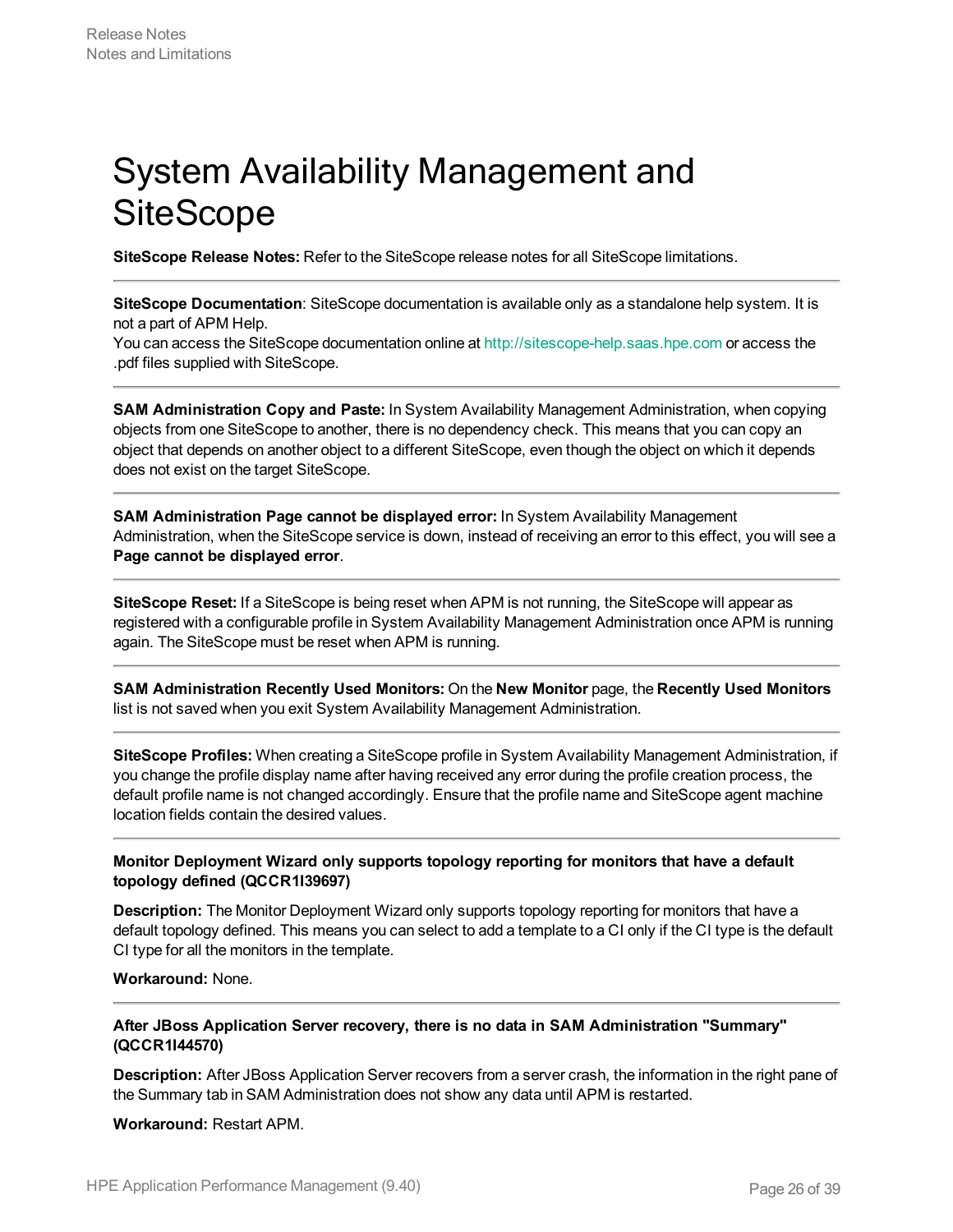#### **408 Request Timeout error in Internet Explorer 7**

**Description:** When accessing SiteScope from System Availability Management Administration using Internet Explorer 7, a 408 Request Timeout error is displayed.

**Workaround:** Configure the browser to accept cookies from the SiteScope server.

- 1. In Internet Explorer, select **Tools** > **Internet Options** > **Privacy** tab > **Advanced** button.
- 2. Select **Override automatic cookie handling**, make sure **First-party cookies** and **Third-party cookies** are set to **Accept**, and select **Always allow session cookies**.

#### **Settings when registering SiteScope to a APM server that uses a load balancer (QCCR1I56354)**

**Description:** When registering SiteScope to a APM server that uses a load balancer, make sure that the Gateway server name/IP address (in **Admin > System Availability Management > Distributed Settings**) is the Default Virtual Server for Application Users URL (and not the Default Virtual Server for Data Collectors URL). This URL can be found in **Admin > Platform > Setup and Maintenance > Infrastructure Settings > Foundations > Platform Administration > Host Configuration table**.

**Workaround:** None.

#### **No reconciliation between SiteScope and Discovery and Dependency Mapping (QCCR1I56709)**

**Description:** There is no reconciliation between SiteScope and Discovery and Dependency Mapping when there is only a default SQL server instance. SiteScope reports the default value "SQLServer" as the name of the CI, while DDM reports the name of the host.

**Workaround:** Install an SQL database with a named instance.

#### **Unable to perform some actions in SAM Administration in a load balancing environment (QCCR1I58582)**

**Description:** Unable to perform the following actions in SAM Administration in a load balancing environment when SiteScope 10.x or later is integrated with APM:

- Copy/paste from one SiteScope to another.
- Perform a Global Search and Replace.
- Run the Monitor Deployment Wizard.

**Workaround:** Register (or remove and reregister) SiteScope to the APM server using the Default Virtual Server for Application Users URL instead of the Default Virtual Server for Data Collectors URL (enter the URL in **Admin > System Availability Management > Distributed Settings > Gateway server name/IP address**). This URL can be found in **Admin > Platform > Setup and Maintenance > Infrastructure Settings > Foundations > Platform Administration > Host Configuration table**.

If you cannot remove SiteScope from APM because you do not want to lose data, you can change the host name on SiteScope under APM Integration Preferences (**Preferences > Integration Preferences > Application Performance Management machine name/IP address**).

#### **SISConfigurationEnrichmentUpgrader failure (QCCR1I65694)**

**Description:** During APM upgrade, SISConfigurationEnrichmentUpgrader may report FAILED, PARTIALLY FAILED, or NOT REQUIRED status, or the APM content packs may not automatically upload.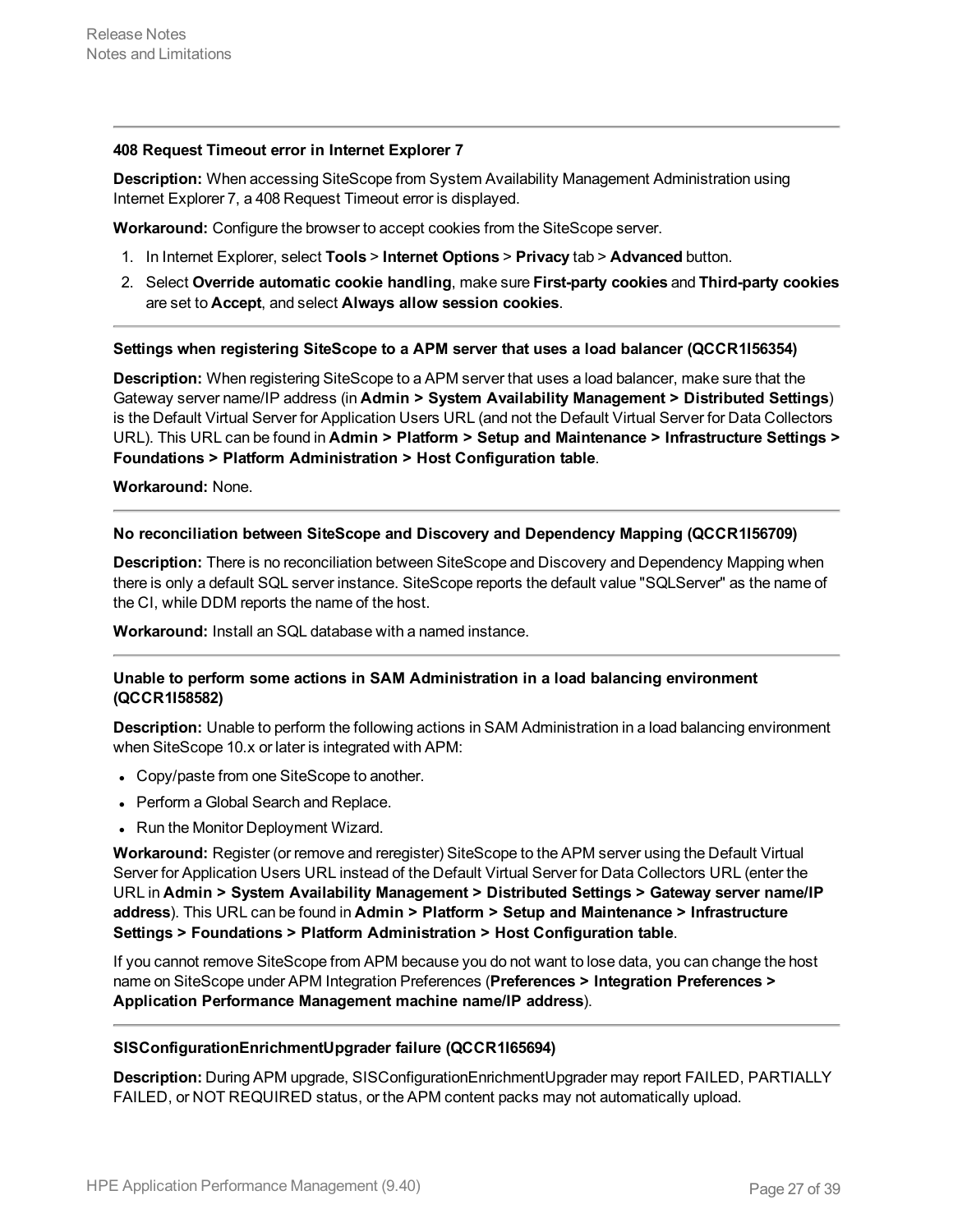**Workaround:** Delete the **blockAutoUpload** file located in the **<APM root directory>\conf\opr\content** folder.

# <span id="page-27-1"></span><span id="page-27-0"></span>Run-time Service Model (RTSM)

### Installation and Upgrade

**You can manually update the MySQL version on the installed Data Flow Probe. This is an optional procedure for customers who prefer to use the latest MySQL version, and is not mandatory for an operational probe.**

To update the MySQL version on the Data Flow Probe:

- 1. Log into the machine where the Data Flow Probe is running.
- 2. Stop the Data Flow Probe (either using a console or the **UCMDB Probe** service).
- 3. Stop the MySQL service by opening the **Services** console and locating the **UCMDB\_Probe\_DB** service.
- 4. Locate the MySQL installation (for example, C:\hp\UCMDB\DataFlowProbe\MySQL).
- 5. Rename the MySQL directory to a different name. This step is for backup purposes only.
- 6. Copy the **MySQL.zip** file containing the new version to the Data Flow Probe machine and extract it under the DataFlowProbe directory so that a new MySQL directory is created under it (for example C:\HP\UCMDB\DataFlowProbe\MySQL directory).
- 7. Edit the **MySQL\my.ini** configuration file to contain the correct paths.

For example, if DataFlowProbe is installed under C:\HP\UCMDB\DataFlowProbe directory, update **my.ini** to contain the following lines:

# The MySQL server

[mysqld]

basedir = "C:/hp/UCMDB/DataFlowProbe//MySQL/"

datadir = "C:/hp/UCMDB/DataFlowProbe//MySQL/data/"

tmpdir = "C:/hp/UCMDB/DataFlowProbe//MySQL/temp/"

- 8. Start the MySQL service.
- 9. Run the **clearProbeData.bat** script (for example C:\HP\UCMDB\DataFlowProbe\tools\clearProbeData.bat).
- 10. Start the Data Flow Probe.

All UCMDB help pages throw an error when you try to access them from the APM application. You can access the UCMDB help pages using the following link: <http://cmshelpcenter.saas.hp.com/CMS/Content/Index.htm>

Unsupported UCMDB version error messages appear in the log file (HTML Document) located in **<HPE APM root directory>\odb\runtime\log\package\_reports\customer\_1\deployReports\** relating to the **CMKpiAdapter.zip** and **CMPolicyAdapter.zip** packages. You can ignore these error messages since the packages, which are part of the Content Pack (CP), are not required for APM functionality.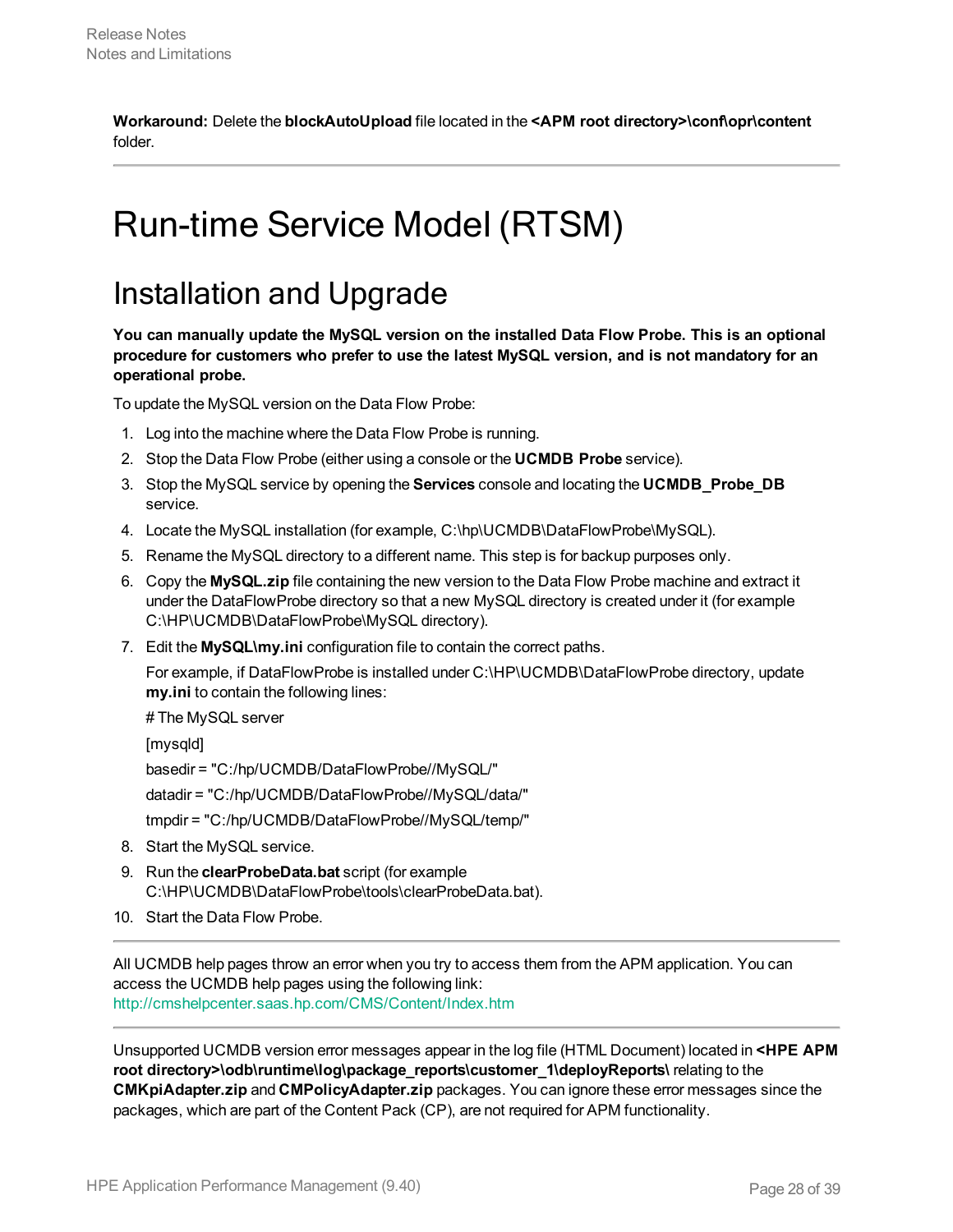After upgrading a client machine to Java 7 updates 2 or 3, text fields in dialog boxes are not in focus and the user should manually click on the fields to bring them into focus. This limitation can occur when using the Internet Explorer and Firefox browsers; it does not occur when using the Google Chrome browser.

When the Data Flow Probe is configured to be installed in separate mode, so that Manager and Gateway processes are running on separate machines, the following additional configuration is required on the Discovery Flow Probe Manager's machine:

- 1. The Probe Manager must have the exact same Probe ID (appilog.collectors.probe.name) as specified during the installation of the Probe Gateway.
- 2. Stop the Manager process (if it is already running).
- 3. Open **<UCMDB installation>\ DataFlowProbe\conf\DiscoveryProbe.properties** and locate the following code:

# The Domain name

appilog.collectors.domain = \${DefaultDomain}

4. Change this code to contain the Data Flow Probe's actual domain. For the default domain, DefaultDomain, this code should look as follows:

# The Domain name

appilog.collectors.domain = DefaultDomain

5. Save DiscoveryProbe.properties and start the Manager process.

After upgrading to the latest APM patch, if a job's time zone setting was other than "Discovery probe time zone", it must be reconfigured to the correct time zone.

When upgrading from BSM versions 9.26 or earlier, if you enabled Update/View permissions in the Data Flow Management modules, but did not enable the Execute permission, you must manually re-enable those modules by selecting the Execute/Update permission for the relevant users. For the Adapter Management, the permission should be set to **Update**.

If integrations are configured under RTSM Integration Studio (for example, topology synchronization integrations between central UCMDB and RTSM), after upgrading, the Data Flow Probe will run population jobs immediately for active integration points, even if the integration is not scheduled. If you do not want the integration to run, disable the integration before running the upgrade from any BSM 9.x version.

## <span id="page-28-0"></span>Application and Modeling

Hidden queries are no longer displayed in Package Manager by default. To display hidden queries in Package Manager, go to User Preferences and change the value of the Show hidden queries in the Modeling Studio user preference to true.

If a TQL query containing a federated history query node fails to calculate when using the Changed during x hours operator, redeploy the CmdbHistoryAdapter located in the **..\<Data Processing Server root directory>\odb\content\adapters** directory.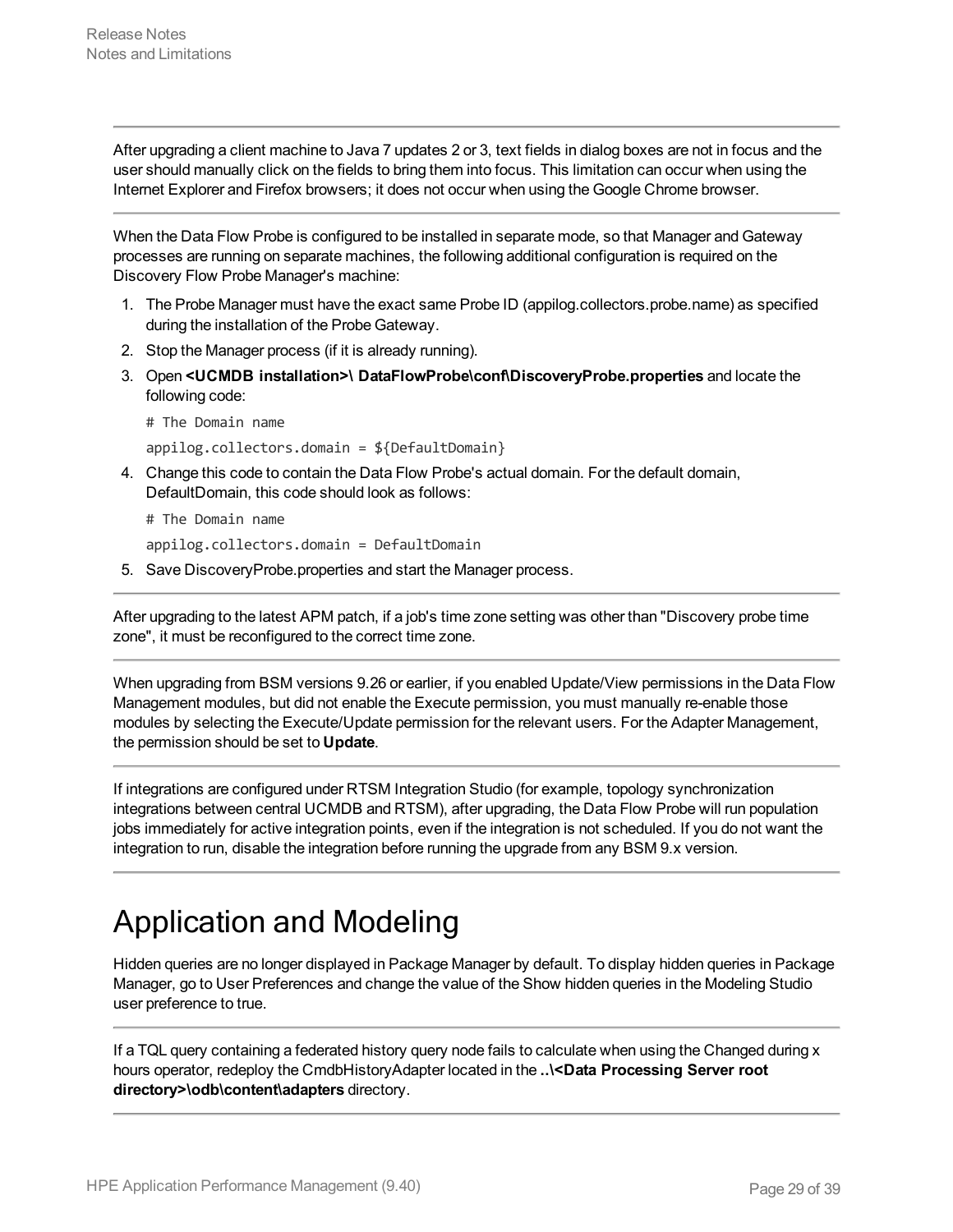The APM server may not start up properly when the setting **Max CIs in view supported to rediscover** in the Infrastructure Settings Manager is set to very high values.

When creating a cron expression in the Job Definition Scheduler, the time and date must be in the future. If the current date or a past date is defined, it will cause an error.

When Delete permission is assigned for a CIT, all of its sub-classes can also be deleted.

When Create permission is assigned for a CIT, it can be updated and all of its sub-classes can also be created.

In Enrichment Manager, Impact Analysis Manager, and CIT Manager, when you select several CITs and their connecting relationships and select **Export Map to Image** with the **Selected Object Only** option, the resulting image does not display the relationship names.

It is possible to edit CITs even if they are assigned the READ\_ONLY\_CLASS qualifier.

The Screen Capture tool cannot capture a screen shot when the UCMDB/RTSM browser is running in a multidisplay environment.

The **Clear Filter** button in the Job List dialog box (for scheduled reports and scheduled snapshots) does not work properly.

When creating a new Impact rule in the Impact Analysis Manager, the created Impact rule can be run within the IT Universe Manager even if the **UCMDB** check box on the Impact Rule Groups page of the wizard is not selected.

In IT Universe, if you right-click a Virtual Compound Link from the Get Related pane, the Show Compound Path option is disabled.

The following API has been added to the CI Selector to get the selected CIs' display labels and class names using Javascript:

- String getSelectedCmdbObjectDisplayNames()
- String getSelectedCmdbObjectClassNames()

The new **retrieveAllActiveUsers()** method is now available in the **UCMDB-UI:name=UCMDB Integration** section of the JMX console. This is equivalent to the **getAllActiveUsers()** method that was available in UCMDB version 8.0x.

In the UCMDB\_JavaAPI, in cases where an attribute type was of type **string** or **integer** list, the **Attribute#getDefaultValue()** method, which had returned strings in XML format, now returns a collection of string or integer objects.

There have been some performance improvements in the Generic Database Adapter.

In the **Views** tab in the Security Manager, when Delete permission is set and a view is deleted, the query on which the view depends is also deleted.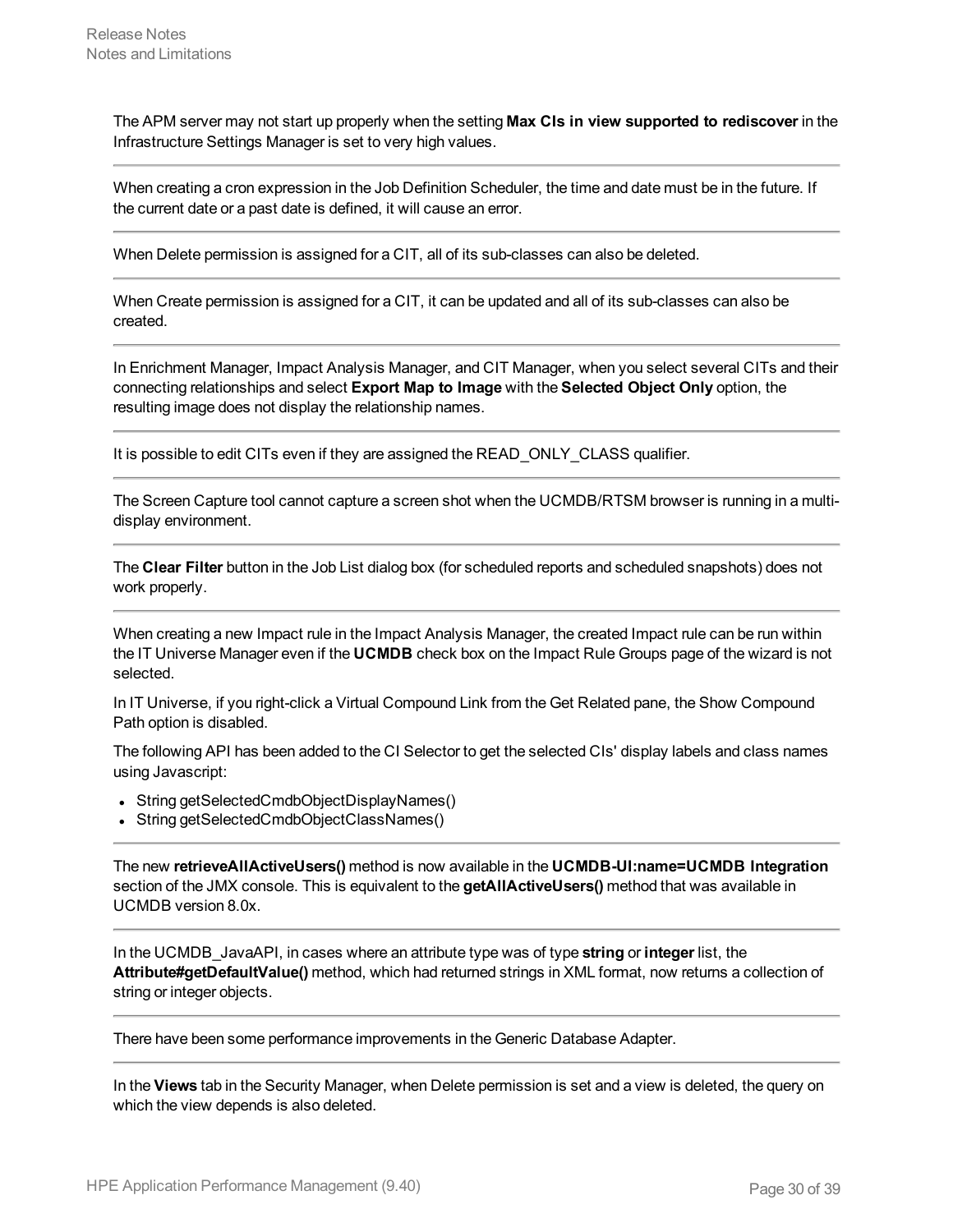When working in multi-customer environment (such as SaaS), you must work with a single database and schema.

In the Modeling Studio, it is not possible to create more than one pattern-based model of the same CI type, based on the same query. When you try to create a new one, it overwrites the existing one.

Deprecated CI types do not appear in strike through font if the font size is less than 14 points.

In the Routing tab in the Layout Properties dialog box, (accessed by selecting **Layout > Layout Properties**), all the options seem to be available, but only some of them are actually used in the layout of the map.

In the Impact Analysis Manager, if an XML file is imported with the same file name as an existing Impact Rule, a confirmation message saying that an Impact Rule of that name already exists is not displayed before replacing the existing Impact rule.

When exporting CI instances found for a selected TQL, you can now manually enter up to 150,000 CIs per page.

If you have **Delete** permissions for views and you delete a view, the TQL query on which the view depends is also deleted.

In the Modeling Studio, no informative error message is displayed when you import an invalid XML file for views or queries.

In Modeling Studio, you cannot change the query type of an Enrichment or Impact Analysis query in the Query Definition Properties dialog box if there are resources that are defined on top of this query.

In the Impact Analysis manager, when you try to save an Impact rule for which you defined a sub-graph, a generic error message appears without giving detailed information regarding the problem.

Printing semi-transparent graphics using the **Run Screen Capture Tool** produces poor quality results.

In the Hierarchical tab in the Layout Properties dialog box, (accessed by selecting **Layout > Layout Properties**), the **Minimum Backward Edges** and **Optimize For Feedback Flow** options do not work properly.

The new viewing system currently does not support displaying view results via the IT Universe Manager that were based on a rule-based template.

When displaying CIT instances with the network port number property, the network port number is displayed with a comma. This comma is irrelevant but is displayed because of the manner in which Java reads the value from the system.

When you search for a string in the Modeling Studio or the Reports module, the Highlight button highlights only the first occurrence of the string that is found.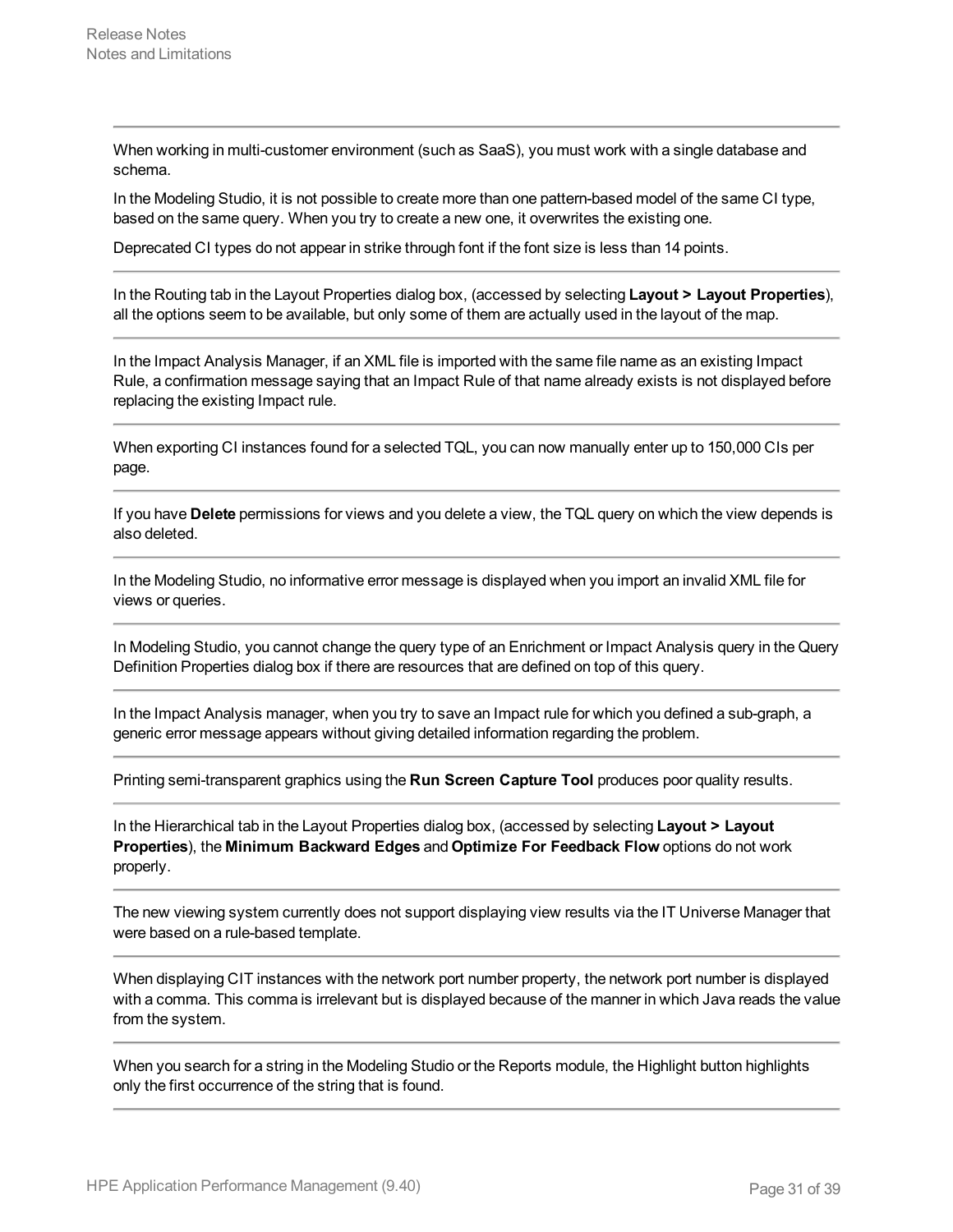When a calculated relationship is selected in Enrichment Manager or Impact Analysis Manager, the Qualifier tab in the Relationship Properties dialog box is not functional (the qualifiers selected are not applied to the selected relationship).

When creating a view based on a new TQL query in Modeling Studio, if you add a condition to one of the query nodes and save the view, and then modify the view topology without closing the window, an error is generated. To avoid the error, close the window after adding the condition and saving the view, and then open the view again and make the topology changes.

The Show Element Instances dialog box does not display the External icon for federated CIs.

The Hierarchy Pane of the Pattern View Editor in Modeling Studio does not display the External icon for federated CITs in the TQL query.

When editing an out-of-the-box attribute of type byte, an error is generated. For example, when editing the AttachementContent attribute of an Attachment CI, an error occurs. User-created attributes can be edited safely.

You can set the starting date and time and repeat interval for pattern-based model updates using the Pattern Based Model Scheduler dialog box in the Modeling Studio. Select Daily Pattern Based Model Scheduler Updates to set the repeat interval in hours. Select Advanced Pattern Based Model Scheduler Updates to set the repeat interval using a cron expression.

A fatal error occurs when clicking the Run Screen Capture Tool icon under RTSM administration (QCCR1I123769)

## <span id="page-31-0"></span>Confidential Manager

If you change the default domain name in RTSM, you must first verify that the Data Flow Probe is not running. After the default domain name is applied, you must execute the **DataFlowProbe\tools\clearProbeData.bat** script on the Data Flow Probe side, and then restart the Data Flow Probe.

**Note:** Execution of the **clearProbeData.bat** script will cause a discovery cycle on the Probe side once the Probe is up.

## <span id="page-31-1"></span>**Discovery**

When setting up the Data Flow Probe, if you import illegal ranges from a CSV file (for example, the start IP is higher than the end IP), no error is displayed, and the range is saved. You must fix the invalid range manually.

**SQL Protocol**: The Encryption Method field enables you to choose SSL support for Oracle connections.

**SNMP Protocol**: The **Privacy Algorithm** now supports both DES and AES algorithms.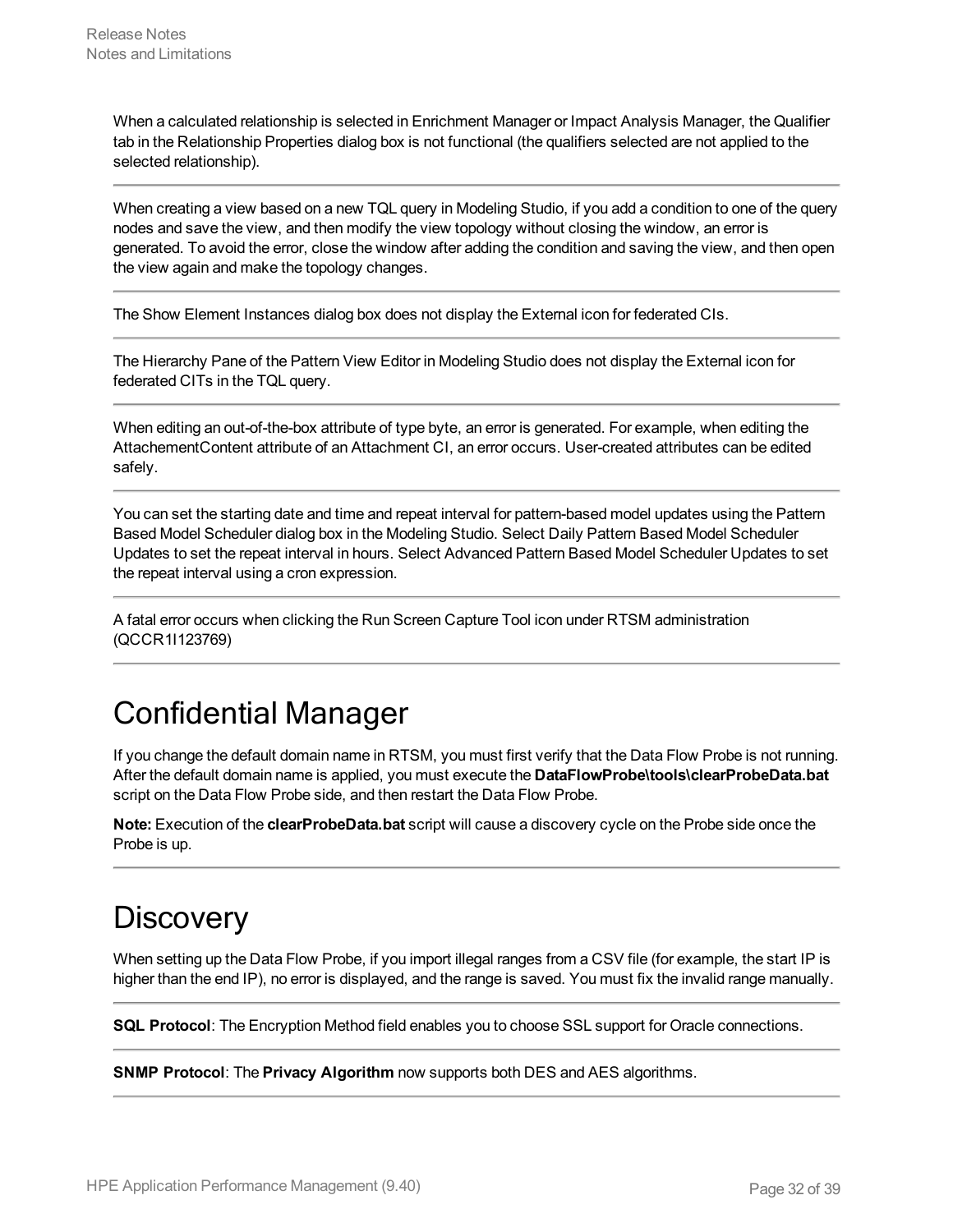If you want to connect a new Data Flow Probe to RTSM with an identifier of a Data Flow Probe that is already defined on a different domain, you must remove the existing Probe from RTSM (from the Data Flow Probe Setup module), prior to installing the new Probe.

To prevent an overload on the Data Flow Probe machine, you can limit the number of remote processes that run simultaneously. Locate the **appilog.agent.local.services.maxRemoteProcesses** parameter in the **DiscoveryProbe.properties** file. The default value is unlimited (**-1**). Change the value to the maximum number of processes that can be run simultaneously. If you change this value, you must restart the Probe. (This overload can occur when activating certain out-of-the-box jobs that launch a Java process for each destination, for example, J2EE or SAP jobs.)

Downloaded **jar** file resources can cause the Probe to restart before all the other resources of an adapter package have downloaded. To prevent this occurring, the reset time is, by default, **40** minutes. You can change this time:

Access the **appilog.agent.probe.restartProbeAfterJarDownload.interval** parameter in the **DiscoveryProbe.properties** file. The delay until a restart on the first resource download (that is, for a first start or after clearing the Probe data) is 10 milliseconds.

In the Dependency Map, when selecting to show all instances of a selected CI, the instances are not displayed.

When you try to filter triggered CIs by probe in the Discovery Control Panel - Status pane, the triggered CIs are not filtered.

<span id="page-32-0"></span>Discovery job error and warning messages are displayed in the language of your client's operating system, independent of browser language settings.

## Integration

It is now possible to disable the reporting of null values in the GDBA adapter by adding in the adapter's **adapter.conf** file the following setting: **report.null.values=false**.

### **Integration job for syncing (population syncing) between RTSM and CMS is limited to 500,000 CIs and relationships (QCCR1I79192)**

**Description:** The integration job that is defined to sync (population sync) between the RTSM and CMS (or another instance of RTSM) and vice versa, is limited to 500,000 CIs and relationships. This is a limitation of live TQL queries. This limitation applies to all sync jobs that pull data simultaneously from the same CMS/RTSM – they are restricted to a total of 500,000 CIs and relationships.

When syncing data from UCMDB/CMS 10.01 CUP 5 and up to RTSM, it is recommended to use the push sync adapter on the CMS side instead of population. This sync method is limited to 5 million CIs and relationships per sync job.

If you are using data synchronization between APM and the central CMDB or OMI's RTSM with aging enabled in the adapter, if you disable the sync for a time period which exceeds the aging interval, CIs may be deleted by the aging mechanism. As a result, related data and configurations in APM may be lost as well.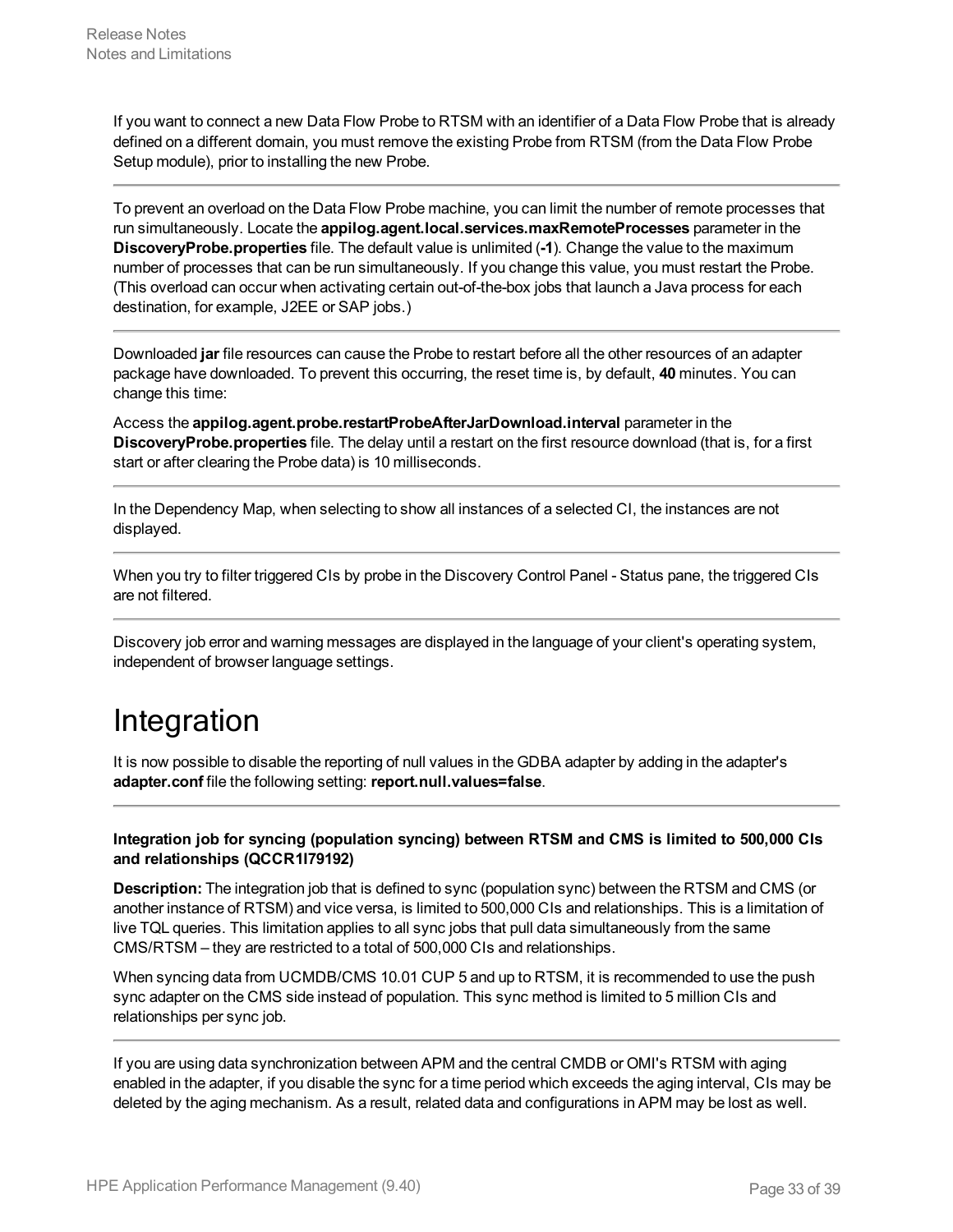**Workaround:** If you plan to stop data synchronization between APM and the central CMDB for a time period which exceeds the aging interval, it is recommended to disable the aging in the adapter. If the aging has been enabled and is changed to be disabled, it is recommended to run full data synchronization before stopping the data synchronization between APM and the central CMDB. (QCCR1H65590)

When running a history-based push job (for changes), you can incorrectly select any integration TQL query, even those that are federated or contain virtual links.

If you start a population job (for the first time) on a TQL query that is currently being edited, saving the query may remove its "Active" status and cause the job to fail. If this occurs, running a full population job again will fix the problem.

A population job that uses the UCMDB 9.x adapter to retrieve federated data can retrieve only added or updated CIs, but cannot remove deleted CIs from the CMDB.

The EMC Control Center (ECC) database does not contain WWN (World Wide Name) information for FCHBAs (Fiber Channel Host Bus Adapters) attached to Storage Arrays. Therefore, this discovery populates the WWN attribute of FCHBA CIs with the ECC ID (internal to ECC) of the HBA. The script also populates the **data note** attribute of each such FCHBA CI with a note that ECC does not have WWN info and duplication of this CI is possible.

### <span id="page-33-0"></span>Discovery and Integration Content

For details on the Discovery and Integration Content Pack versions compatible with this version of APM, see the APM System Requirements and Support Matrixes Guide associated with the version of APM you are installing.

Child CIs are no longer included in reconciliation rules when considering identification for Business Applications. An optional identifier based on the ID (App\_ID) can be used to uniquely identify each Business Application CI. Business Applications that are synced from external sources must have a unique name or ID in order to be included during data synchronization. Note that multiple Business Applications with the same name and no ID will not be synchronized.

Additional CI types for which child CIs are no longer included in reconciliation rules are Business Process, Business Service, CI Collection, Business Transaction Flow, and Dynamic Node Group. No optional identifier can be specified for these CI types.

Content Pack Documentation Updates

To read the latest versions of the relevant documents, access the following URLs:

- **. <http://SERVER\_NAME:PORT/ucmdb-ui>/docs/DDMContent.jsp** Discovery and Integration Content Guide
- **.** <http://SERVER\_NAME:PORT/ucmdb-ui>/docs/permissions.jsp the Permissions document
- **<http://SERVER\_NAME:PORT/ucmdb-ui>/docs/readme.jsp** the Release Notes (this file)
- <http://SERVER\_NAME:PORT/ucmdb-ui>/docs/whatsnew.jsp What's New in this release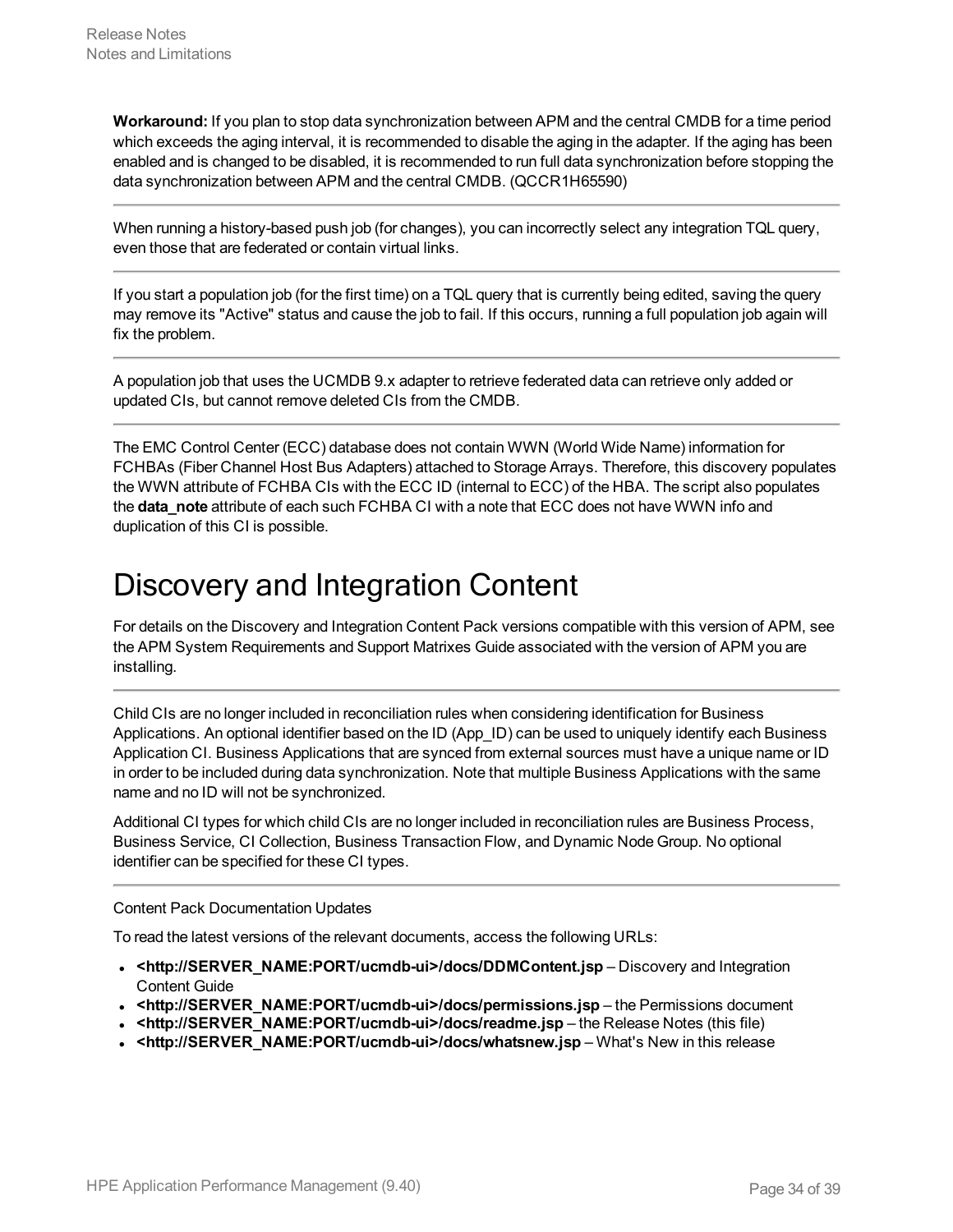## <span id="page-34-0"></span>RTSM Multilingual Support

Multi-Byte characters do not appear in titles and sub-titles in reports when exporting or previewing as PDF.

For reasons of compatibility, Integration Point names and Data Flow Management job names can include only English letters, numbers, and the underscore character (**\_**).

Because the maximum string length for many UCMDB parameters is defined and documented in bytes, the real acceptable value length is shorter when multi-byte or language-specific characters are used.

In Enrichment Manager, required attributes in the **Node Definition** dialog box are not marked in bold for the Japanese, Chinese, and Korean versions.

Non-English characters should not be used in paths to different properties or adapter files.

Multi-byte characters should not be used in user passwords.

The action names in scheduled jobs are stored with localized names (according to the locale being used), but those names are displayed with no dependence on locale. Those action names may be user-modified and therefore will be user-specific.

Excel can now open UTF-8 encoded CSV documents correctly.

<span id="page-34-1"></span>HP Universal CMDB/RTSM does not fully support surrogate pairs and combining characters.

# **Diagnostics**

**When call/min values are very small, the graph is not displayed since the graph resolution is too low. (QCCR1I127077)**

**Description:** The graph should support a higher resolution so it can reflect very small values as well.

**Workaround:** None.

**Transaction's call/min may have different values in transactions list (left pane) and transaction summary (right pane) (QCCR1I126272)**

**Description:** Transaction summary is refreshed when you select a transaction from the list while the list is refreshed when you click the **Refresh** button. The values are refreshed in different points in time and therefore can be different.

**Workaround:** Click the **Refresh** button to align the values.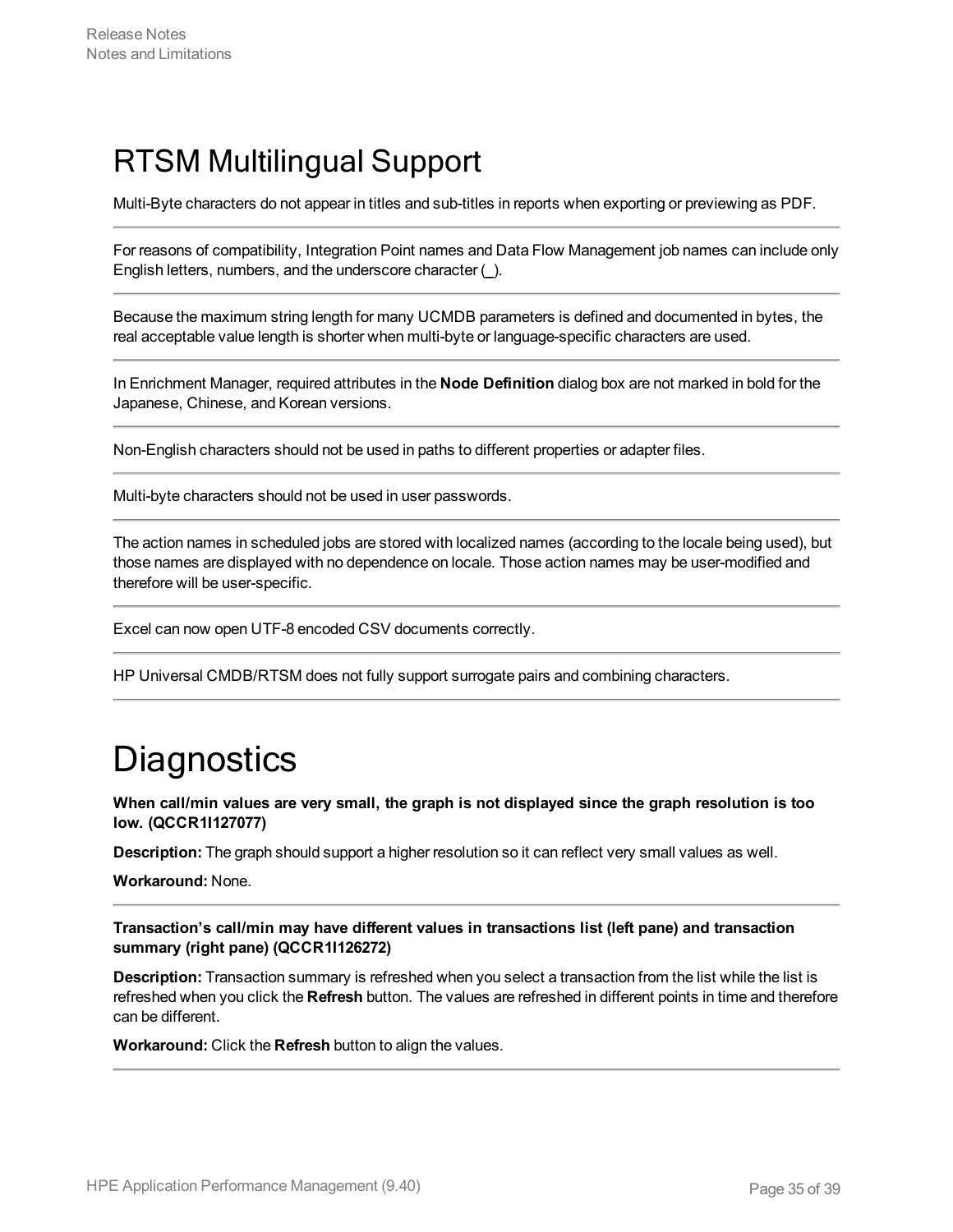# <span id="page-35-0"></span>**Documentation**

The note about accessing the JMX console from the localhost in the *JMX Console* chapter of the [APM](https://softwaresupport.hpe.com/km/KM02362105) Platform [Administration](https://softwaresupport.hpe.com/km/KM02362105) Guide and the instructions in *How to Enable Accessing JMX Console Remotely* in this chapter only applies to JMX ports other than 8080 (for example, 21212). To secure access to the JMX console through port 8080, see the instructions in *Opening JBoss HTTP Port 8080* in the *Hardening Workflow* chapter in the APM [Hardening](https://softwaresupport.hpe.com/km/KM02225462) Guide.

The section on **Integrating Multiple CMDBs** in the **RTSM Data Flow Management Guide** does not contain support information for recent APM releases. For the complete APM-CMS support matrix, refer to the **APM System Requirements and Support Matrixes** pdf.

<span id="page-35-1"></span>In the APM Help, the previous and next buttons do not function for the Run-time Service Model (RTSM) topics.

# Multilingual Support

**The left menus and other UI elements in Application Health are not translated to the language of non-default locales (QCCR1I127010)**

**Description:** In any browser, when the locale is set to a non-default locale, the left menus and other UI elements in Application Health are not translated to the language of that locale.

**Workaround:** In your browser, change the selected language to be the main language of the selected locale. For example, for German just select **German [de]** and not the one with additions such as German (Germany ) [de-DE].

For example, in Internet Explorer:

- 1. Click the **Tools** button at the top-right of your browser window.
- 2. Click **Internet Options**.
- 3. In the General tab, under the Appearance heading, click **Languages**.
- 4. Select the two letter language code of the locale and move it to the top of the language list.
- 5. Click **OK**.

**Note:** This procedure is similar in all browsers.

**Items in component gallery are not translated; Service Health top pane tabs (Page Names) are not localized (QCCR1I69138, QCCR1I45575)**

#### **Unreadable characters in command line interface help (QCCR1A139904)**

**Description:** There is a general problem with printing localized unicode text on the Windows command line. Due to limitations in the default console font and the wrong code page being in place, certain characters do not display correctly.

A detailed description of this problem can be found at :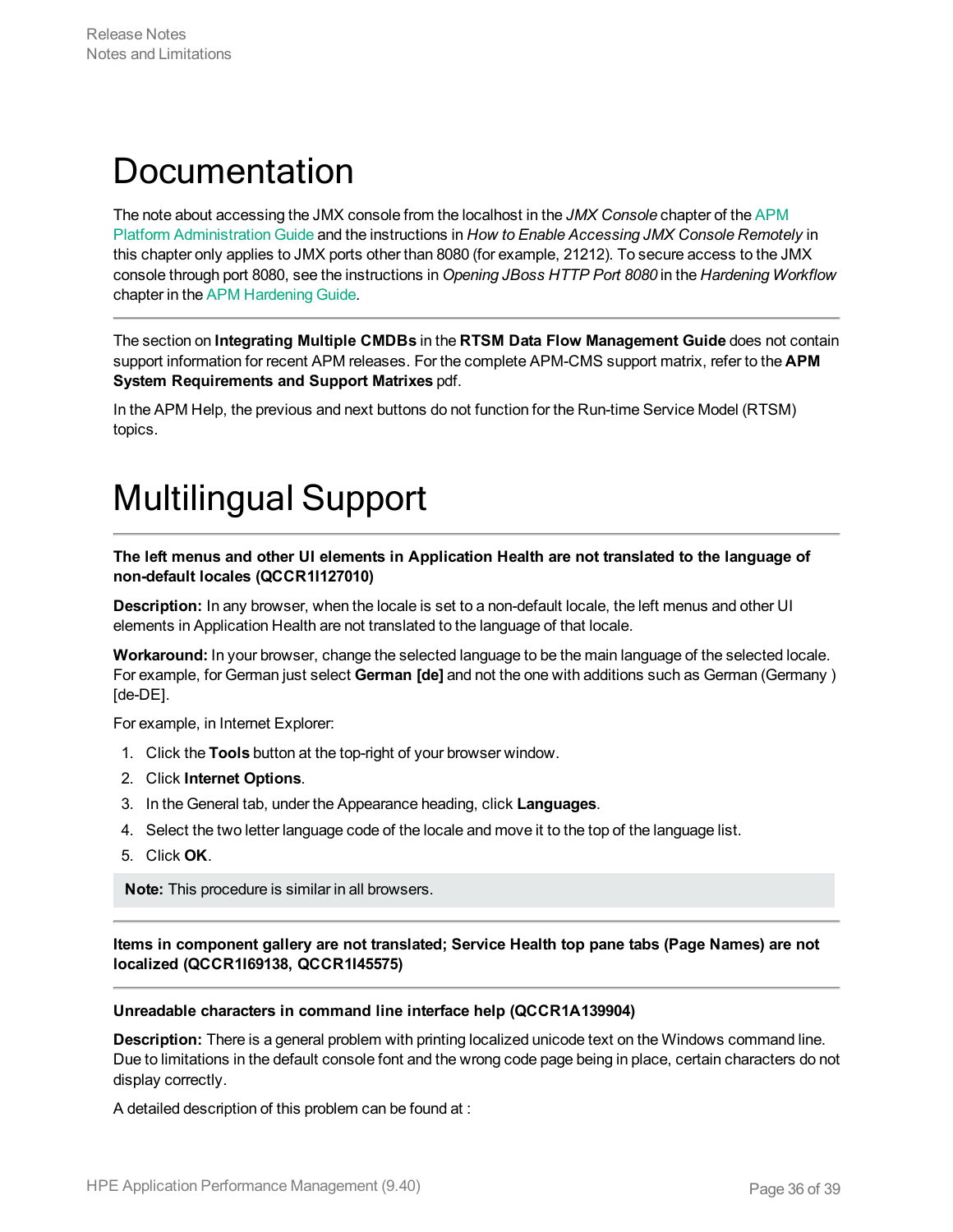http://illegalargumentexception.blogspot.com/2009/04/i18n-unicode-at-windows-commandprompt.html#charsets\_1252

**Workaround:** In the console window on Windows perform the following actions:

- 1. Open the properties of the command window (right-click on the frame and select **Properties**. Switch to the **Font** tab and change the font to **Lucida Console**.
- 2. Click the **OK** button to close the properties dialog box. The new font setting is used for all future command prompts.
- 3. In a command window, enter the following command:

**chcp 1252**

All command line tools should now display with the correct localized text.

**Application > Service Health top pane tabs (Page Names) are not localized (QCCR1I45575)**

**The RTSM Class Model does not support multi-byte character sets. All class model items, including CI type, relationship, and attribute names, descriptions, and display labels, cannot contain multibyte characters. (QCCR1I62755)**

### <span id="page-36-0"></span>**SiteScope**

**Run results for some monitors are shown according to the server locale or in English, instead of the client locale (QCCR1I30190)**

**Localized Service names are not readable while trying to add a Service monitor on WMI remote host. Workaround – use NetBios. (QCCR1I30808)**

**When using the Microsoft Windows Resources monitor in a non-English locale, the monitor counters and run status summary are not readable. Workaround: Configure the monitor to use the Direct registry queries collection method. (QCCR1I54985)**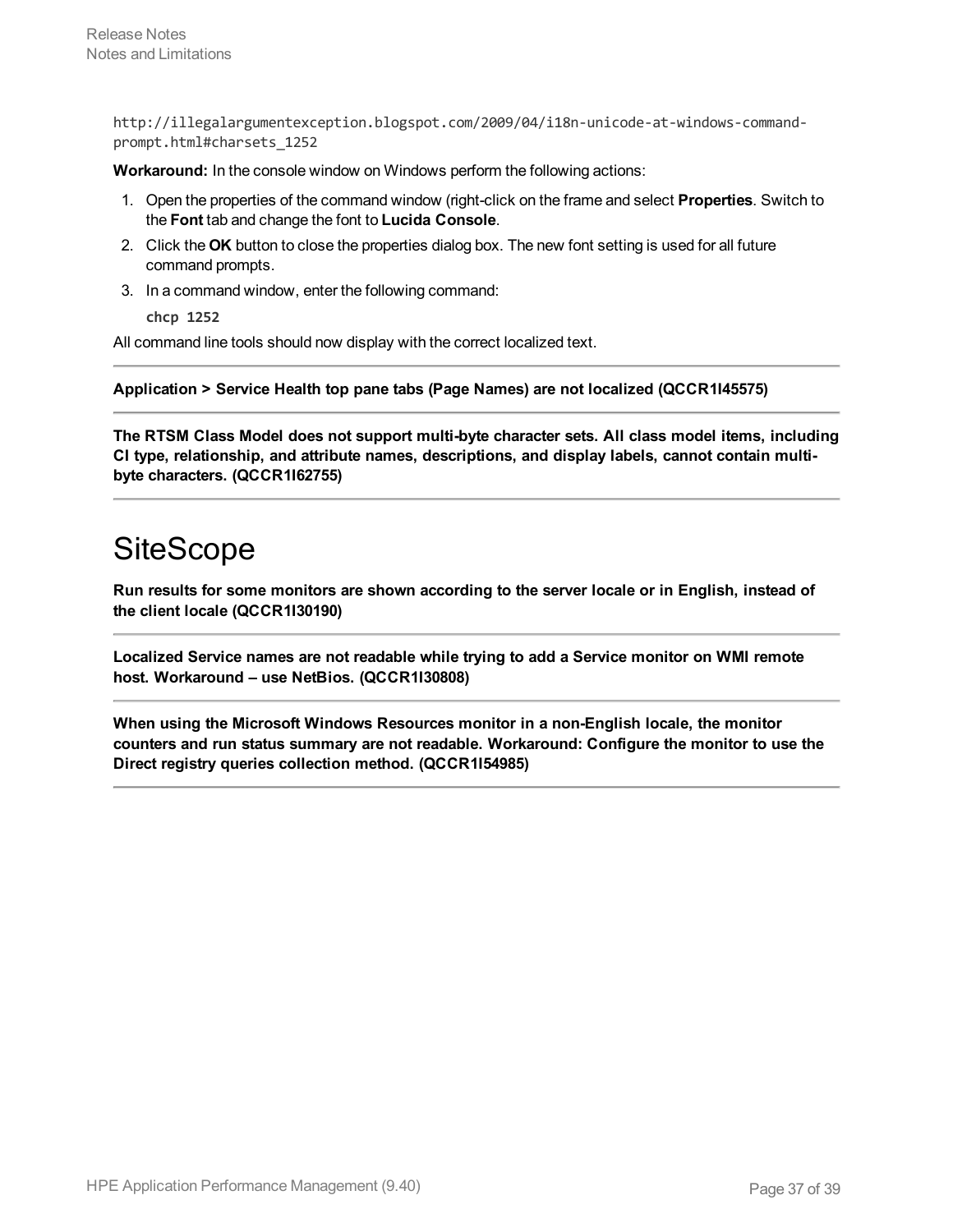# <span id="page-37-0"></span>Fixed Issues

This section lists fixed problems and limitations for APM 9.40 that have been made visible to customers for tracking in the HPE [Software](https://softwaresupport.hpe.com/) Support web site (https://softwaresupport.hpe.com).

For a complete list of the problems and limitations fixed in this release that have been made visible to customers for tracking:

- 1. Navigate to the Self-Solve [Knowledge](https://softwaresupport.hpe.com/group/softwaresupport/search-result?keyword=) Search page, on the HPE [Software](https://softwaresupport.hpe.com/) Support web site (https://softwaresupport.hpe.com).
- 2. Select the relevant product, version , and operating system (for example, **Application Performance Management (BAC > 9.40 > Windows**).
- 3. Under Document Type, select **known problems**.
- 4. Click the issue that you want to view (or download). A page containing information about the issue displays.

#### **Unable to create Enrichment rule based on new query (QCCR1I119184)**

### **Symptom:**

Unable to save an Enrichment rule when it is based on a new query .

### **Resolution:**

You are now able to save an Enrichment rule when it is based on a new query .

### **APM does not start with manually created schemas on Oracle (QCCR1I119376)**

### **Symptom:**

APM does not start with shemas that were manually created in Oracle.

### **Resolution:**

APM now starts with shemas that were manually created in Oracle.